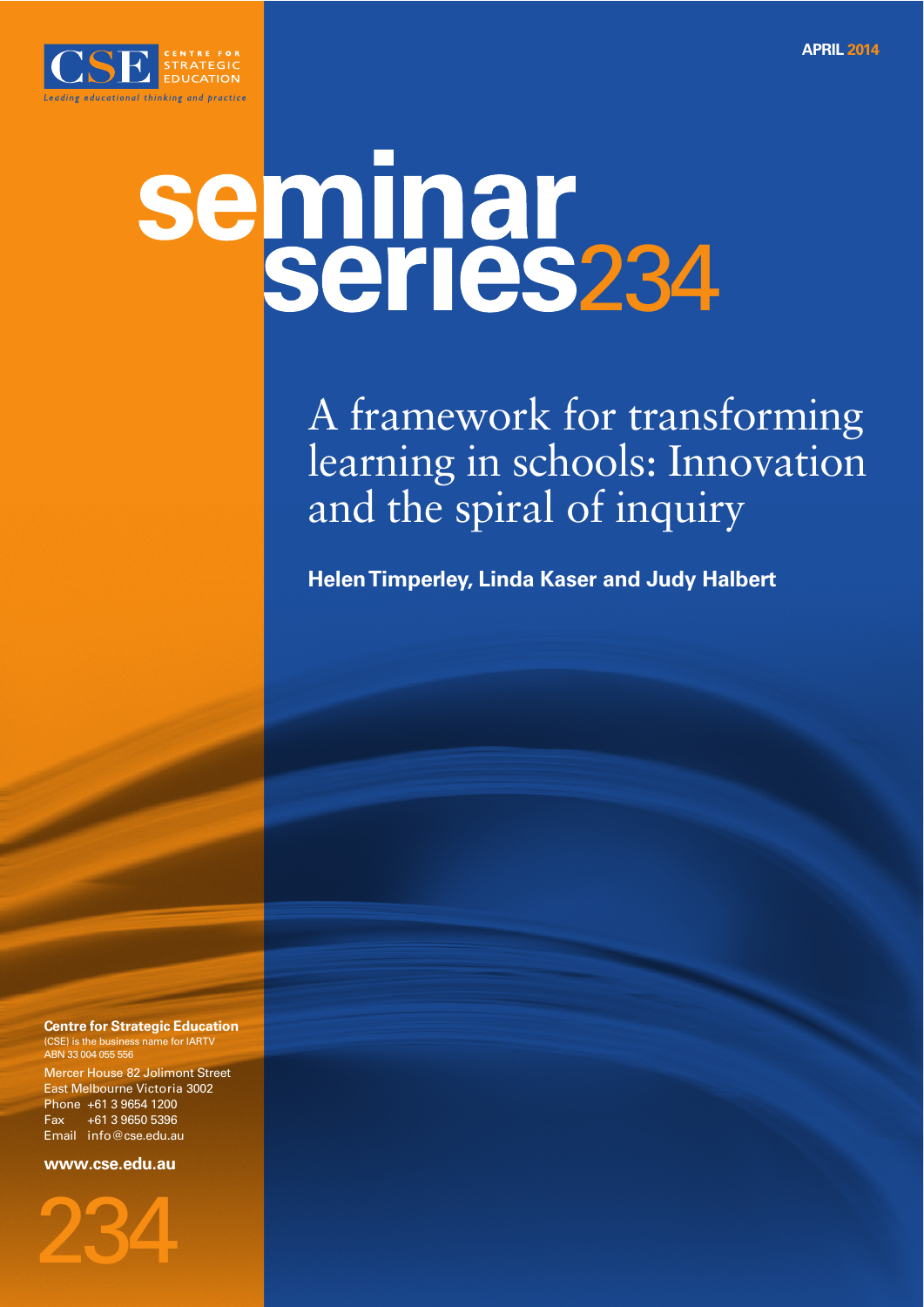

# A framework for transforming learning in schools: Innovation and the spiral of inquiry

**Helen Timperley, Linda Kaser and Judy Halbert**

| Introduction                            | 3  |
|-----------------------------------------|----|
| How this spiral of inquiry is different | 5  |
| Process and questions                   | 7  |
| - Scanning                              | 7  |
| - Focusing                              | 10 |
| - Developing a hunch                    | 12 |
| - New Learning                          | 14 |
| - Taking Action                         | 17 |
| Checking                                | 19 |
| Where to next?                          | 21 |
| <b>Closing thoughts</b>                 | 22 |

© 2014 Centre for Strategic Education **Seminar Series Paper No. 234**, April 2014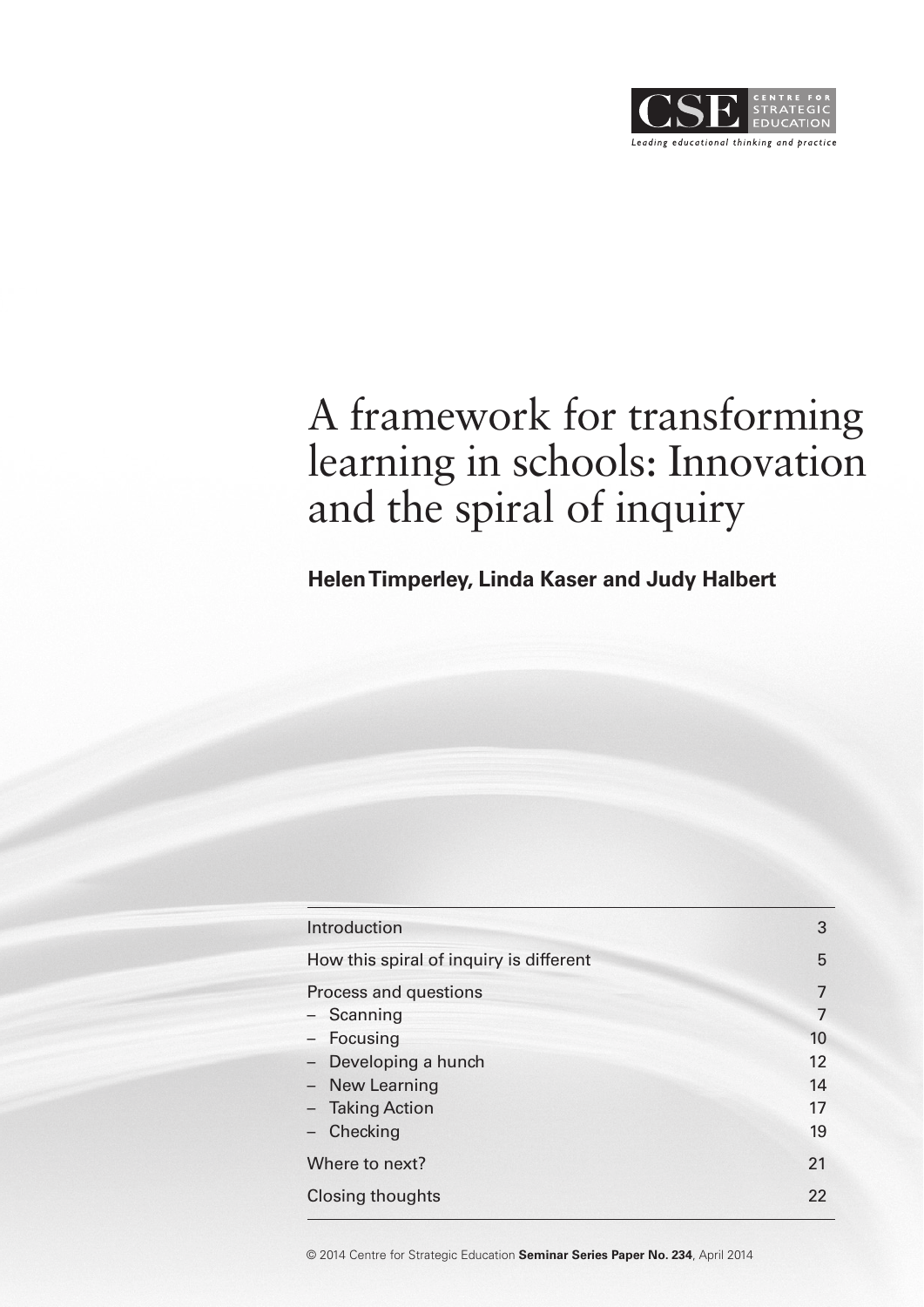ISSN 1838-8558 ISBN 978-1-921823-53-4

© 2014 Centre for Strategic Education, Victoria.

The Centre for Strategic Education\* welcomes usage of this publication within the restraints imposed by the Copyright Act. Where the material is to be sold for profit then written authority must be obtained first. Detailed requests for usage not specifically permitted by the Copyright Act should be submitted in writing to:

The Centre for Strategic Education Mercer House, 82 Jolimont Street, East Melbourne VIC 3002

( \* The Centre for Strategic Education (CSE) is the business name adopted in 2006 for the Incorporated Association of Registered Teachers of Victoria (IARTV). Therefore, publications which were previously published in the name of IARTV are now published in the name of CSE.)

Produced in Australia by Centre for Strategic Education Mercer House, 82 Jolimont Street, East Melbourne VIC 3002

Editorial Team: Tony Mackay, Keith Redman, Murray Cropley, Andrew Miller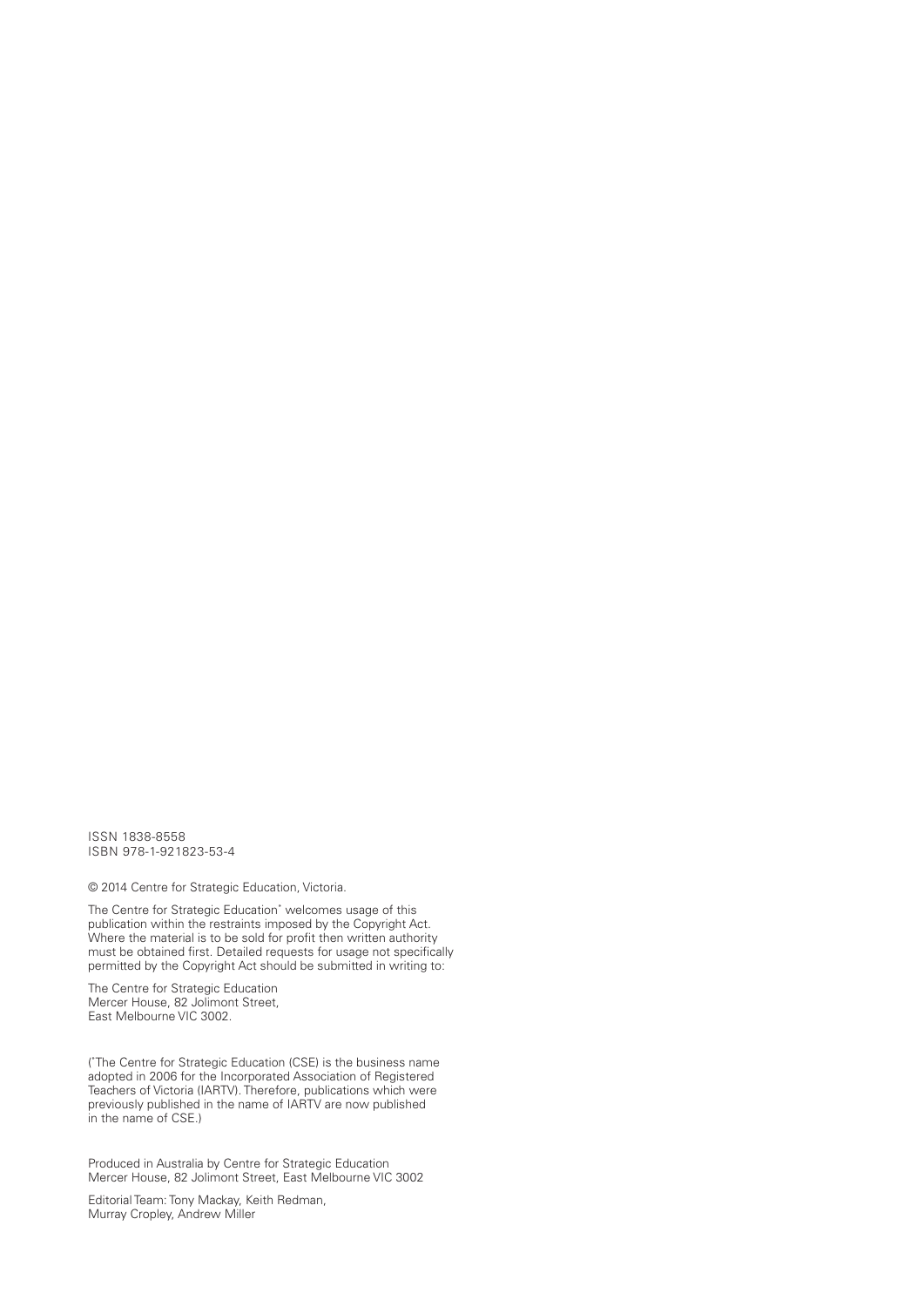#### Introduction

We know that education systems designed in the last century no longer meet the needs of our learners or our societies. We know that schools must be transformed to engage today's young people. We need a sea change in learning settings for young people. Accepting this view is relatively easy. The trickier questions involve knowing what this transformation will look like and how we can achieve it.

In a truly transformational learning system, the focus is on high quality and high equity for **every** learner, regardless of their starting point. In our transformed schools, every learner will cross the stage with dignity, purpose and options. In addition, learners will leave our schools and other learning settings **more** curious than when they arrived. Their experiences will have created a passion for learning and a curiosity that will last them a lifetime. Finally, our schools will develop active and engaged citizens who demonstrate a strong sense of personal and social responsibility. Dignity, purpose, options, curiosity and social responsibility for each young person – for us, these are the hallmarks of a transformed school.

The answer to the question about how we can transform our schools is less succinct. That is what this paper is about. We know that educators across the world are being bombarded with seemingly incompatible ideas about system direction and desirable models of reform. The call for disruptive innovation of education systems – where schools, as we have known them, cease to exist – has a certain appeal for those frustrated with the seemingly snail's pace of system change (Christensen, Johnson, and Horn, 2008).

Others urge schools to focus intensely and consistently on improving the quality of teaching and learning with a few strong and carefully constructed goals<sup>1</sup>. A third approach, usually advocated by politicians, is to make systems more strongly accountable for learner performance, guided by a belief that somehow someone will know how to do this well and will make the accountability – this time – really count.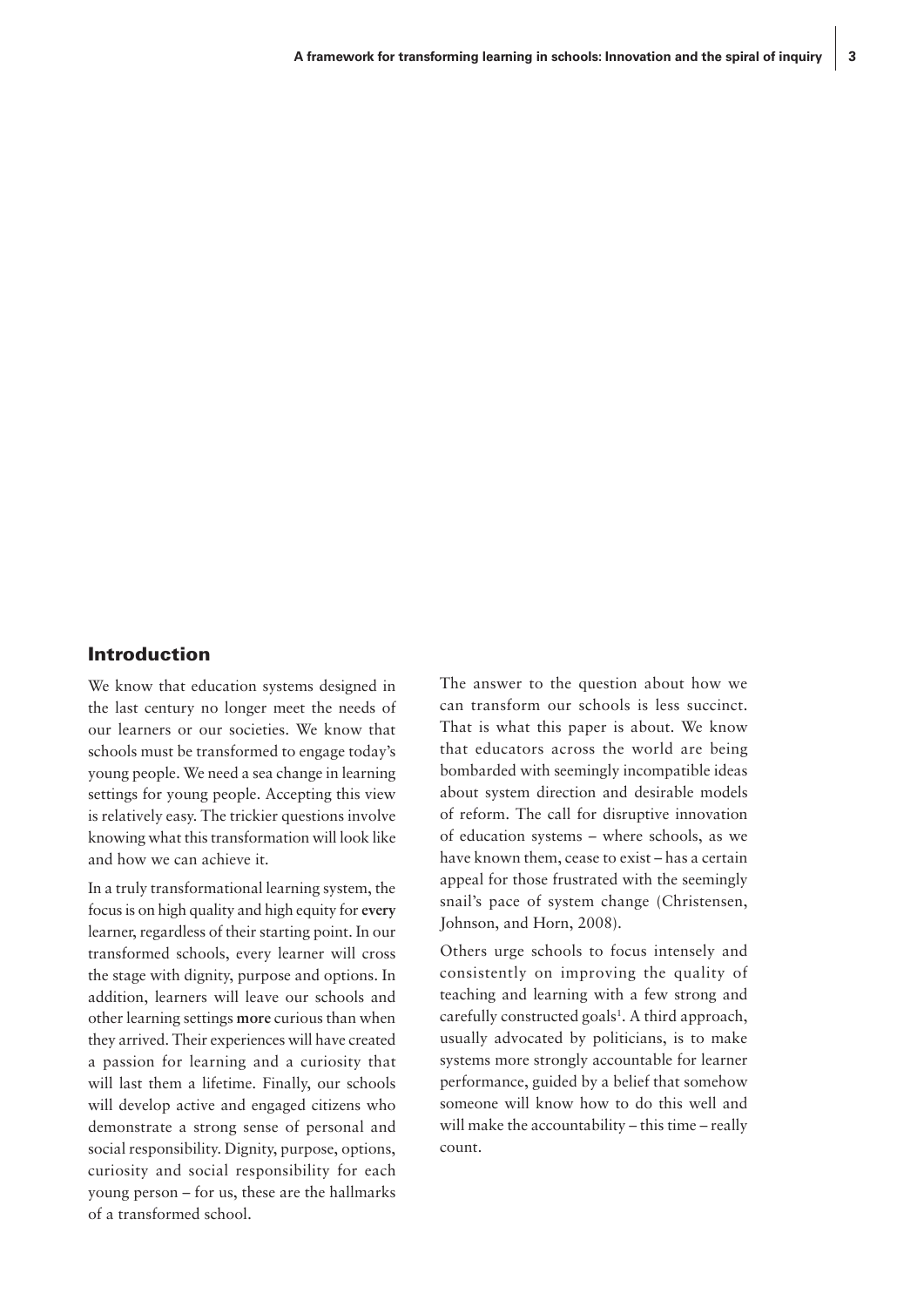Although reformers like to argue the relative merits of improvement, innovation and accountability, these distinctions are not relevant to practitioners struggling to make learning more engaging at this moment in their particular context. In this paper we argue that new approaches to learning **are** necessary and new designs for learning **are** required. We propose that it is through a disciplined approach to collaborative inquiry, resulting in new learning and new action, that educators, learners, their families and involved community members will gain the confidence, the insights, and the mindsets required to design new and powerful learning systems. This process will indeed transform their schools into more innovative learning environments.

Our central argument is that innovation floats on a sea of inquiry and that curiosity is a driver for change. Creating the conditions in schools and learning settings where curiosity is encouraged, developed and sustained is essential to opening up thinking, changing practice and creating dramatically more innovative approaches to learning and teaching.

innovation floats on a sea of inquiry and curiosity is a driver for change.

> Sounds idealistic and unrealistic? Not really. It is well within the capacity of all schools to make dramatic changes. We have seen it happen in a wide range of complex and challenging situations across different countries where educators, learners and their communities construct new and more innovative learning environments together. In the process, those involved have become re-energised and cannot think of going back to where things used to be.

> In transforming our schools and systems so that every learner will cross the stage with dignity, purpose and options, there are some challenging issues that must be addressed. In our countries, the intellectual disengagement of many intermediate and secondary learners is a tough challenge. The low achievement levels of

some disadvantaged groups of learners persist. Concerns about cyber bullying, increased learner anxiety, lack of connection to the natural environment and a general sense of disconnection to community are serious issues. Ensuring that all learners achieve high levels of competence in core areas such as literacy and mathematics, while providing equal space for greater creativity and imagination, presents challenges in many settings.

These issues demand our attention – and so far no one has found a one-size-fits-all solution. Context matters. What works in one setting does not always work in another. There are nearly always competing demands – creativity or strong basic skills – sometimes set up as dichotomies when they are best integrated because both are important. This is why we are inviting educators to engage in a process of systematic and disciplined inquiry that results in real changes to practice that helps address these challenges. As educators we all want to engage with ideas and work that makes a big difference.

Even in very challenging situations, we have observed leadership teams transform their settings through engaging in evidence-informed collaborative inquiry. They have used the spiral of inquiry framework to avoid getting caught up in a wide range of distracting issues. Their schools have become collectively energised by the potential to transform learning environments for adults and learners.

*Collaborative inquiry has breathed new life into ways of engaging our learners and into professional learning in our school. We have transformed our practices and continue to do so.* 

#### Elementary Teacher

These re-designed schools have become learning labs for new practices. Their new energy attracts others. Their drive and passion creates a change force that is positively influencing the lives of thousands of learners. This is the kind of sea change that is required.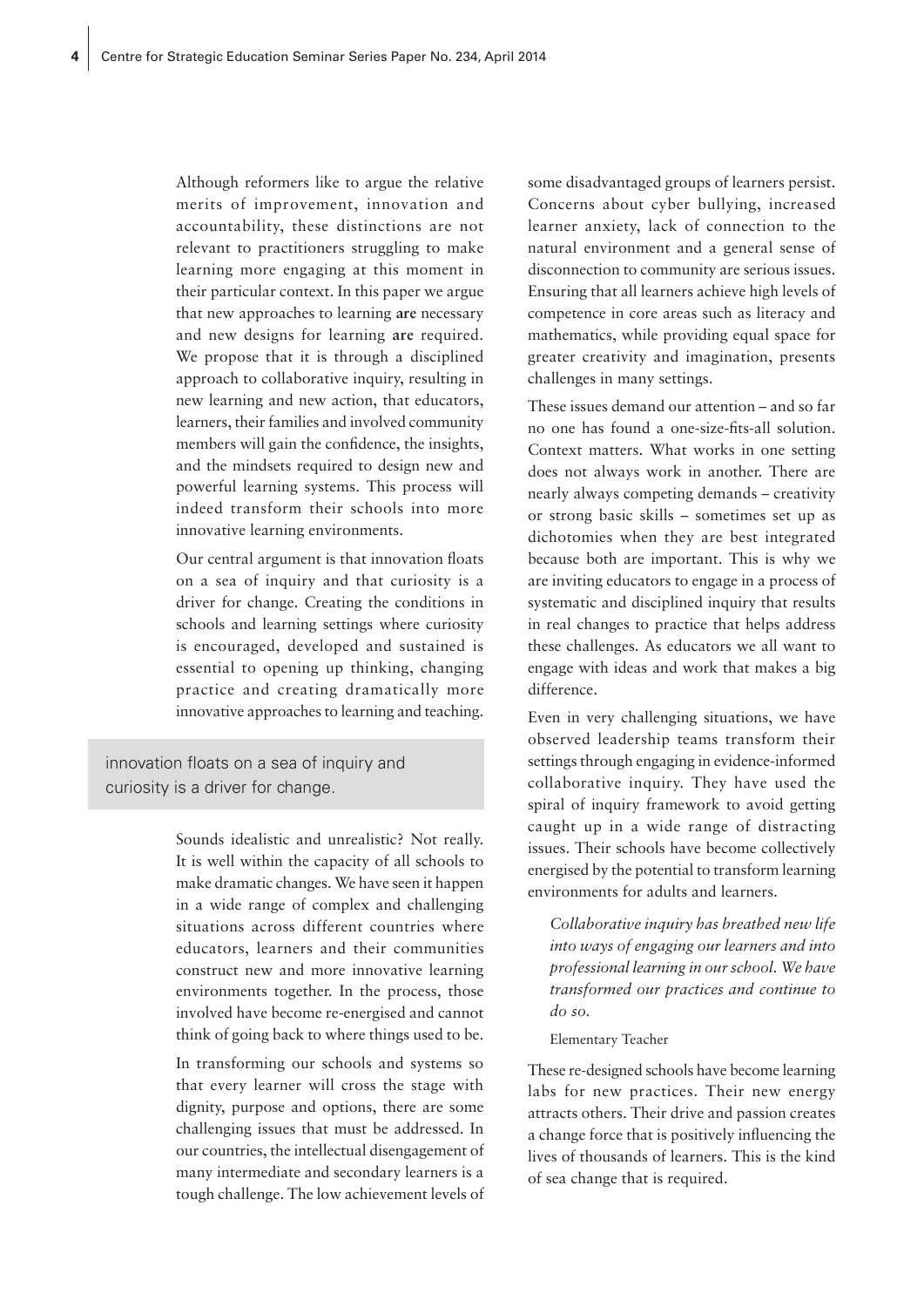#### How this spiral of inquiry is different

We have all written about cycles of inquiry before (Halbert and Kaser, 2013; Kaser and Halbert, 2009; Timperley, 2011). Indeed, Kaser and Halbert's 2009 book explored the concept of Spirals of Inquiry specifically, providing a handbook with specific inquiry tools, related research and examples from practice in British Columbia schools. So what is different about the new framework that is the subject of this paper?

Figure 1 shows the spiral of inquiry that we will be exploring through its interconnected phases, as well as the associated key questions.

One of the important differences in this new framework is the involvement of learners, their families and communities, underpinning and permeating each of the phases shown, from the beginning and throughout the whole process. This requires a shift from student voice to developing learner agency, as the students help to identify and address issues in their learning environments.

In the past it has often been adults who have decided what is right or wrong with learners, and what is good for them, without involving them in either identifying issues or developing solutions. Deciding what is going on for learners without their input lacks respect and is unlikely to be productive. The key to making the spiral of inquiry work is for everyone to approach the framework with a mindset of curiosity and genuine inquiry into what is going on for learners, and then to move forward from there.

We have also made it more explicit that engaging in inquiry is a process of developing collective professional agency either within a school or across a cluster of schools. Inquiry is difficult for individual teachers to do in isolation from their colleagues or from leaders. Nor can leaders decide what the focus of their inquiry should be. It is the collaborative inquiry process that matters.

#### **Figure 1: Spiral of inquiry**



Another important difference is that the processes we describe in each phase are strongly grounded in emerging knowledge from the learning sciences, particularly those summarised in the OECD (Dumont et al, 2010) publication *The Nature of Learning*. This important book synthesises recent research on what is known about learning into seven principles that we have listed in Box 1.

We will explain in more detail how the principles are used in the spiral of inquiry, learning and action when we describe each phase of the spiral in the next section.

#### **Box 1. The 7 principles of learning**

- Learners at the centre
- Social nature of learning
- Emotions are integral to learning
- Recognising individual differences
- Stretching all students
- Assessment for learning
- Building horizontal connections

Source: Dumont et al, 2010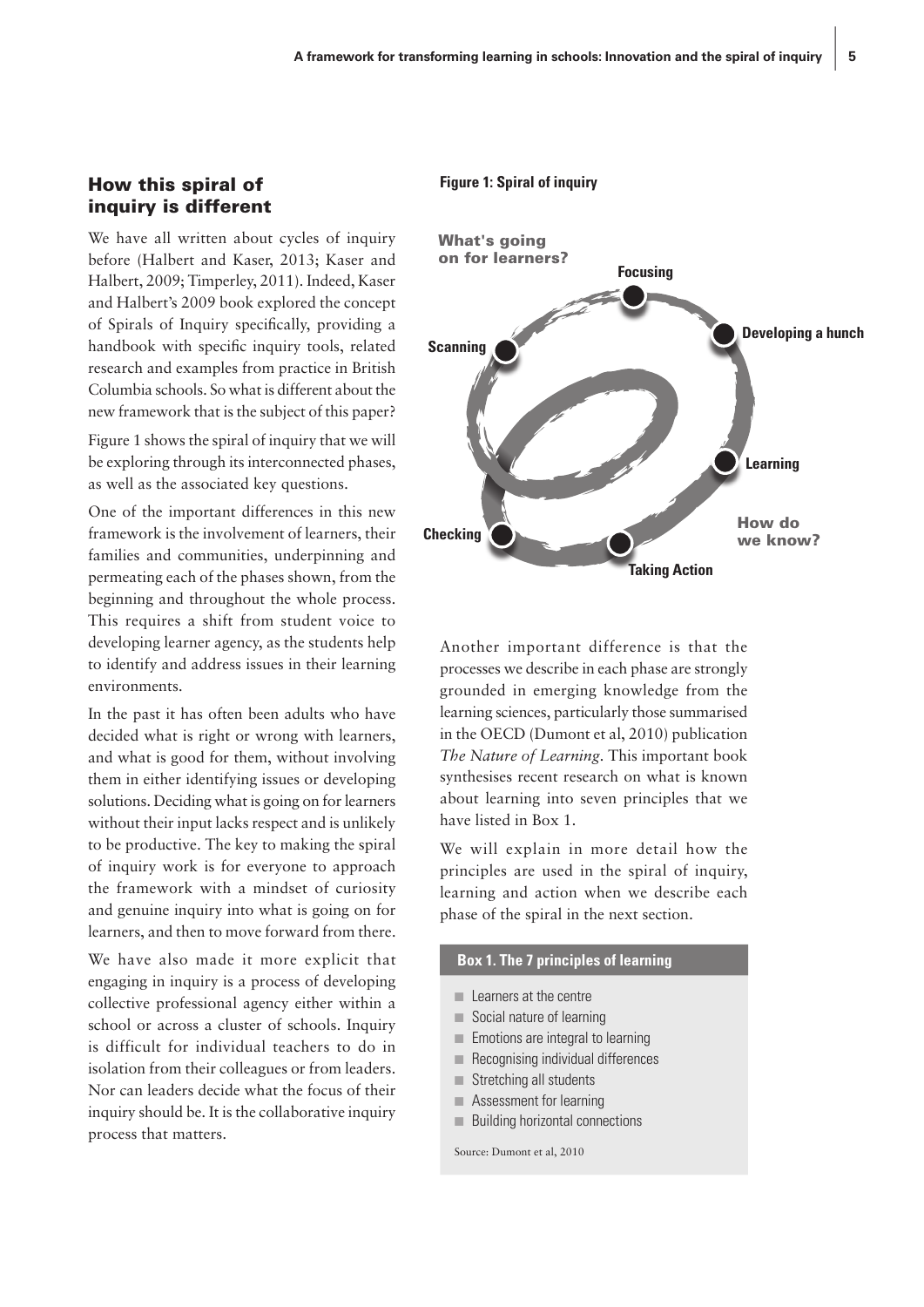Finally, the spiral of inquiry is focused on changing the experiences of learners through new learning and new actions. In this way the spiral of inquiry leads to innovative action; it is an ongoing spiral of inquiry, learning and action.

#### **The spiral of inquiry – in action**

The spiral of inquiry invites you into a new professional learning space. It asks you to engage in a process that will be full of surprises and also deeply satisfying, because you will make tangible progress in addressing real learner-related challenges. It also asks you to suspend judgment on how to 'fix' things that are not going well, because we cannot work out more effective ways to do things until we have a clear understanding of what is currently happening and why.

It is important to get started even if everyone is not on board right at the beginning.

> Some of you may have experienced professional learning as a process of someone else introducing you to something new that you should know and do – a new design for professional learning communities, a new teaching strategy or the use of a new form of technology. Essentially someone else has come up with ways for you to improve your practice. This is not an effective way to change teaching and leadership practices. At best, you may get some helpful hints. Mostly, the new ideas are soon forgotten.

> The spiral of inquiry takes a different approach. It asks you to adopt a curiosity mindset to identify what is going on for learners and to develop some hunches about what is leading to the current situation, before deciding what to do about it. In this way you can work out what is working well so you can build on it, and what is not working so well so you can make changes.

Making the kinds of transformative change needed to address challenging issues usually means learning new ways of doing things. Fortunately, there is a much stronger knowledge base about learning – and the implications for teaching – to draw on than there was a few years ago. Of course, this knowledge must be contextualised, so part of your inquiry will involve figuring out what you think will work in your situation.

When you are trying new things not everything will work equally well – especially not the first time. Continually checking out what is working well and what is not working so well is an essential part of the process.

*Being flexible and reflective are important. All inquiry learning is messy but messiness is part of transformation.*

Elementary Principal

Looping around the spiral again to use what you have learned in this situation to improve things in another area will deepen understanding and more quickly lead to innovative practices.

This kind of transformational work requires a team. It is too difficult for an individual leader or teacher to go it alone. It also requires high levels of motivation and energy. And yet, in the real world of schools, not everyone starts as a team player; nor does everyone begin with enthusiasm. We have found that engaging in a process that addresses genuine learner-related challenges builds the commitment that is required over the long haul. It is important to get started even if everyone is not on board right at the beginning.

Motivation and energy build, as educators together find compelling reasons to change what they are doing, and as they take joint responsibility for doing so. As they engage in deeper forms of inquiry, the process becomes central to their professional lives. They will not, in fact they cannot, go back to earlier, unquestioning ways of doing things.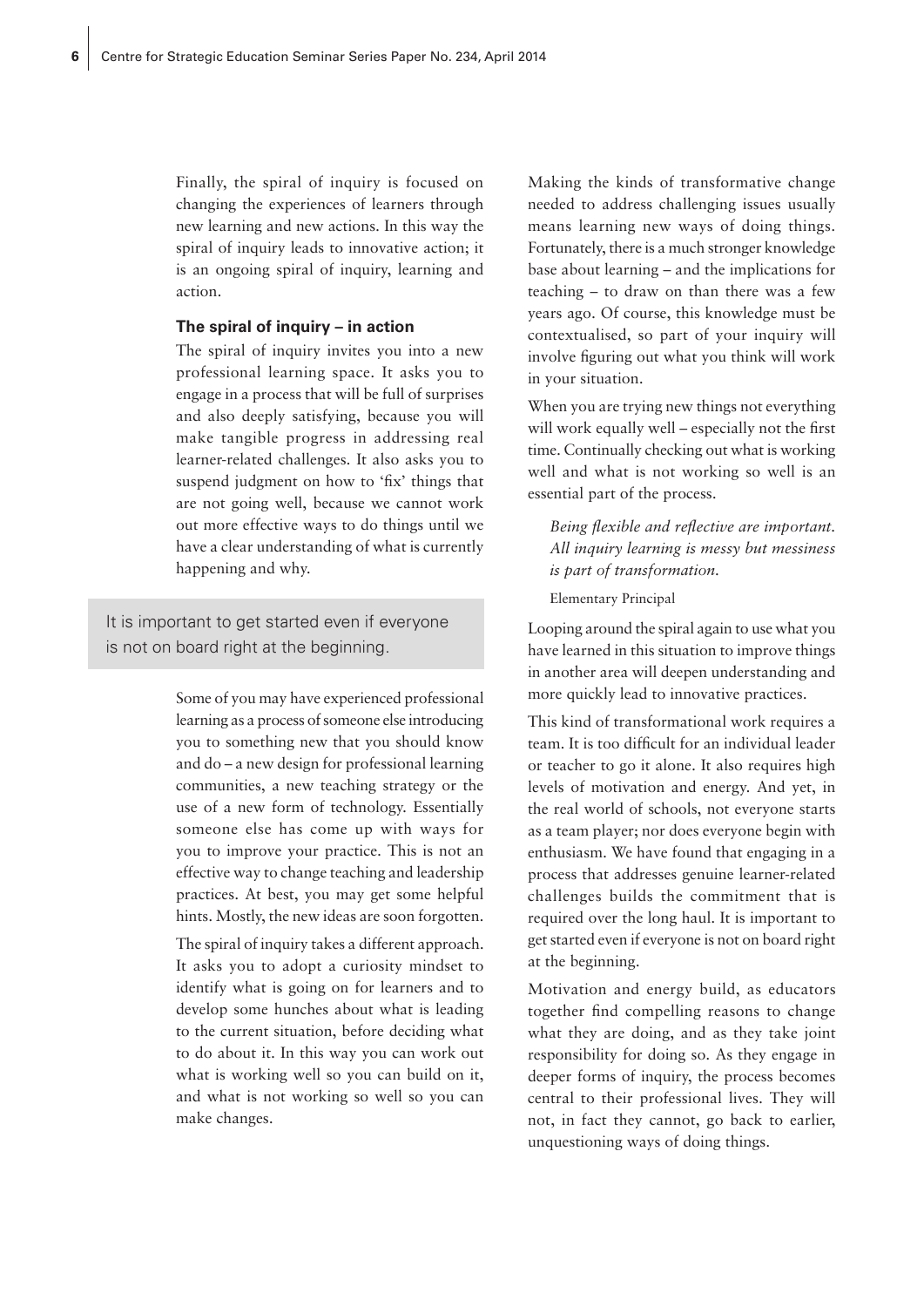#### Process and questions

Look again at Figure 1, which was designed to illustrate that the spiral of inquiry in action is an on-going, overlapping and interconnected process.

What creates the coherence across the dimensions of the spiral is the focus on evidence seeking, framed by two key questions:

- *What's going on for our learners?*
- *How do we know?*

The first question continually prompts us, as educator teams, to check that knowledge about the experiences of learners is driving the inquiry process. The second question helps to ground the inquiry process in evidence. Everyone will have an opinion about what is going on for learners – what we need is to make sure that we have rich sources of evidence to back up our opinions.

So, let's now have a look in more detail. Phase by phase we will walk the reader through the spiral of inquiry, beginning with Scanning.



#### **What's going on for learners?**

The scanning phase of the spiral asks us to be genuinely curious about our learners and to stay open to all kinds of new information and insights. The scanning process starts to create the motivation and energy for further engagement. It also ensures a much richer understanding of student experiences and helps us avoid the traps of our own assumptions, biases, judgments or perceptions. A thorough scanning establishes the foundation for future learning and informed action. Scanning opens up divergent thinking.

It is important to avoid restricting the scanning process to areas for which evidence is already available. The scan needs to be wide enough so that key areas – like the arts, physical activity, empathy, resilience and social-emotional learning – do not get missed. In most schools, detailed information is readily available for academic learning outcomes, especially in the areas of literacy and numeracy. Many schools collect data about office behaviour referrals, but their ready availability does not mean they give a real picture of what is going on for and with young people. We need to get underneath the data to understand what these numbers are actually telling us.

Teacher observation provides a valuable source of information about learners. Just watching how young people interact on the playground or in a learning commons setting; how they participate in a fun run, approach a new challenge or welcome new students to their class; can tell us a lot about their emotional connectedness, their physical fitness and maybe even their resilience. Being systematic as a team in observing learners in a range of situations can provide invaluable information during this part of the process.

We need to get underneath the data to understand what these numbers are actually telling us.

Many Canadian schools are surveying their students to develop a broader picture of social, intellectual and emotional engagement (Schonert-Reichl, et al, 2010). Secondary schools in one district were dismayed to find that while their learners did reasonably well on academic indicators, large numbers reported that what they were learning was uninteresting and lacked relevance. The district encouraged schools to innovate through inquiry. They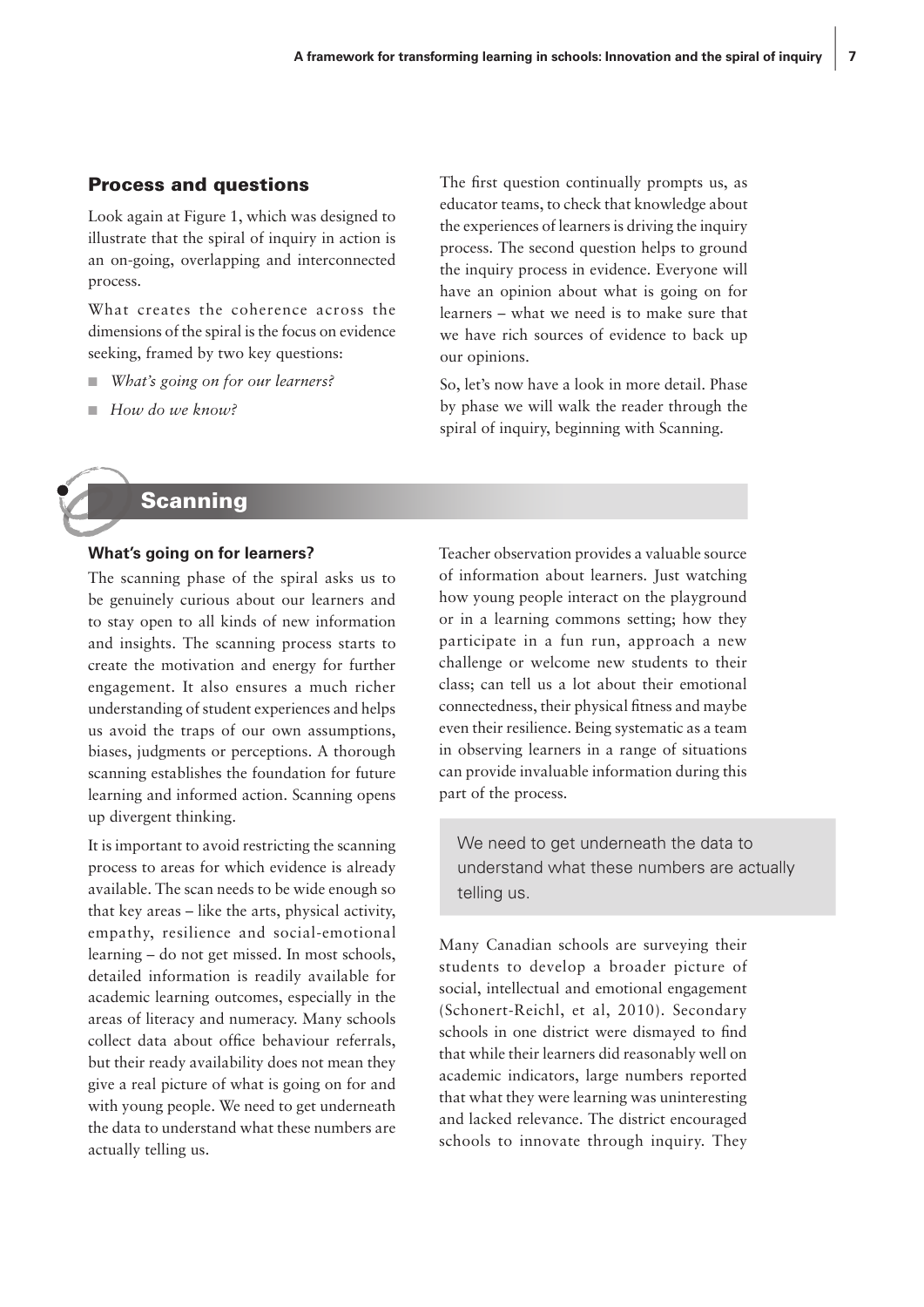opened up the possibility for school teams to focus their inquiries on more engaging teaching and learning. Schools responded in a wide range of thoughtful ways. The experiences of their learners are becoming much richer and teachers are much more motivated as a group to seek out new approaches.

We also want the scanning process to be informed by current research from the learning sciences. We need to check out the extent to which the experiences of young people in our schools reflect what is currently known about learning. The learning principles identified through the OECD study outlined earlier (Dumont et al, 2010) provide an important set of lenses. When we talk to learners and observe what is going on for them in their setting we have found it useful to consider questions related to each of the principles (see Box 2).

As you can see from these questions, scanning requires us to look at the experiences of the learners in the school as a whole, as well as in individual classrooms or learning settings. This means asking some difficult questions, for example:

■ Is it all right for some learners to experience challenging and engaging learning in one class while learners in the room next door are not?

#### **Box 2. Questions related to each of the seven principles of learning**

#### **Learners at the centre**

- Can learners answer the question, 'Where are you going with your learning?'
- Can they describe in their own words what they are learning and why what they are learning is important?
- Can they use a range of ways to demonstrate their learning?
- Can they self-manage independent learning times?
- Are they able to set specific learning goals and construct their learning through active exploration?

#### **The social nature of learning**

■ Do learners demonstrate the kinds of social and collaborative skills needed for teamwork, citizenship and the workplace?

#### **Emotions are central to learning**

- Can each learner name at least two adults in the setting who believe s/he will be a success in life?
- To what extent are learners able to monitor and manage their own emotions?

#### **Recognising individual differences**

- Do learners feel their teachers know their individual strengths, interests and passions?
- Do they believe their teachers know and understand what they find difficult or challenging?
- Are the prior knowledge and cultural backgrounds that learners bring to the setting respected, valued and utilised?

#### **Stretching all students**

Are learners, regardless of their age, able to teach someone else and are they able to make a contribution to the community as a whole?

Are all learners experiencing demanding, engaging and challenging work without excessive overload?

#### **Assessment for learning**

- $\Box$  Can learners describe what quality work looks like and how they are doing with their own learning?
- Are learners confident and comfortable in both giving and receiving feedback with their peers, based on co-constructed criteria?

#### **Building horizontal connections**

Can learners see and understand the connections across content areas?

To what extent can learners connect with and learn from the broader environment – and from members of their community?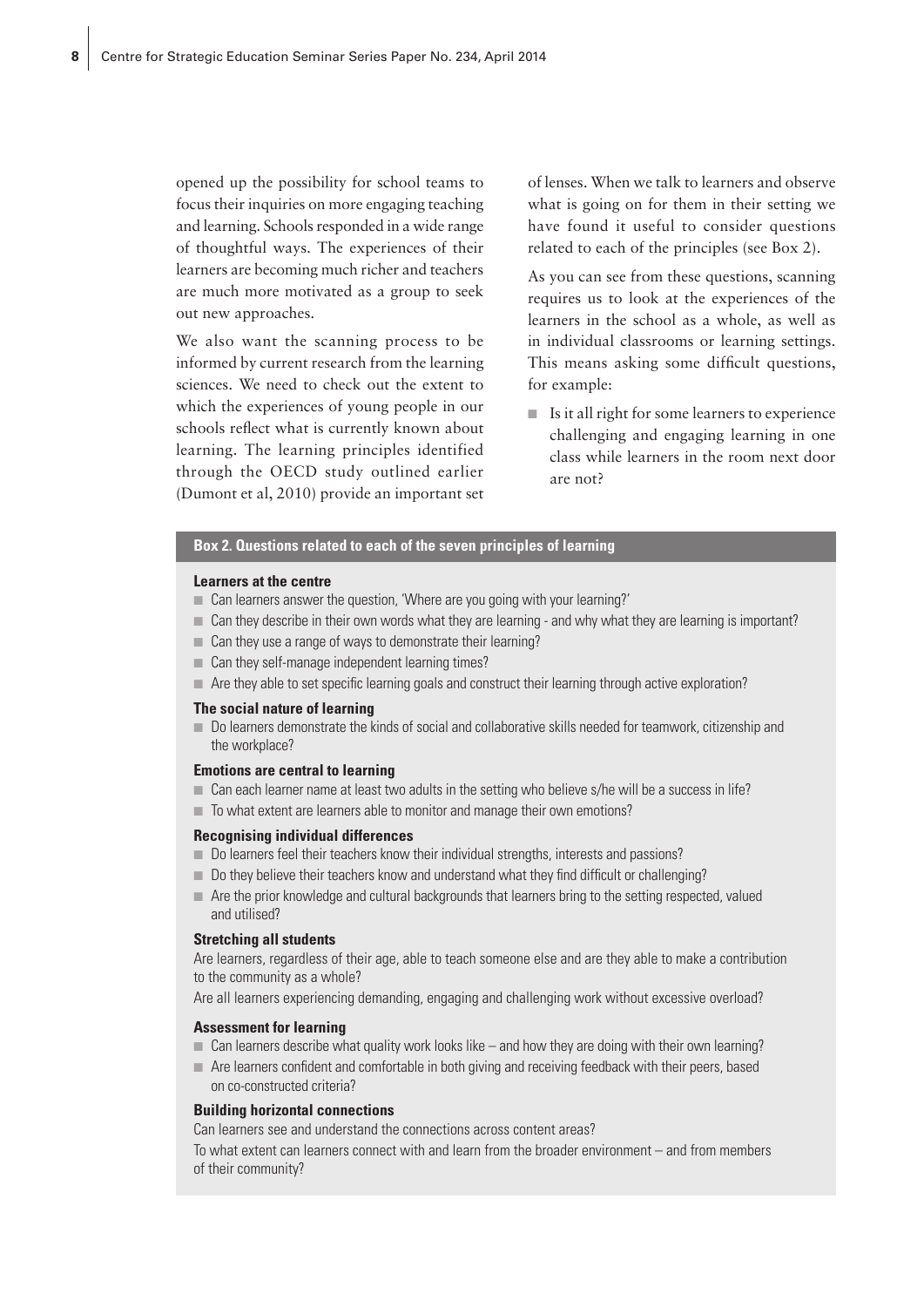■ Is it acceptable for some learners to be pursuing important questions in depth while others are restricted to 'covering' the curriculum?

Our focus on **all** learners demands that the areas considered during the scanning process have high expectations built into them.

You will appreciate, by this point, that scanning is not done overnight. The process cannot be rushed. Sometimes we have encouraged schools to slow down in order to speed up. What this means is that unless we take enough time in the scanning process to get a real sense of what is going on for our learners, we might miss the boat on some really important areas of learning. On the other hand, it is also possible to spend too long in the scanning phase. This results in teams getting bogged down. Momentum matters. So does troubleshooting. So let's take a look at some specific design challenges connected with the scanning phase.

#### **Design challenges**

Scans provide the overview. They are not the main event in the inquiry spiral. The scans themselves initially may be somewhat imperfect – the key is to get started and to approach the scanning process with curiosity, through an inquiry mindset (Kaser and Halbert, 2009). During the first time through the inquiry spiral, scanning may take about two months. Once the spiral of inquiry is integrated into school practice, scanning will occur throughout the year as a way to ensure that a deep understanding of the experiences of learners is always the driver for change.

First time scans are likely to turn up surprises. While test results and data systems provide information about achievement, we need to dig much deeper to find out what is happening for learners in other key areas of learning and engagement. Our experience has been that students will gladly talk about what works for them - and what does not – if they believe that they will be listened to with respect.

Surprises often come as well from community perceptions. Leaders in one secondary school in which we worked were surprised to hear the reputation that the school had in the community. The school leadership team had recently been focusing on developing social responsibility and the students were involved in a number of projects both within the school and internationally. Students were helping to build schools in Africa, they were contributing to the local food bank, and student leaders were involved in a lot of 'spirit-building' activities. It was not until the inquiry team solicited input from neighbors and community members that they discovered the school had a reputation as a hostile environment, particularly for learners from a specific minority group. Clearly there was some work to do. A thorough and open scanning process helped to point the way (see Box 3, for an outline of the scanning process – what it is and is not).

#### **Box 3. What the scanning process is and is not**

#### **What scanning is**

Scanning is

- an inquiry and evidence-seeking mindset:
- a wide perspective on learning; and
- $\blacksquare$  involves finding out about what is happening for all learners from their perspectives, and from those of their families and the community.

#### **What scanning is not**

Scanning is **not**

- $\blacksquare$  about seeking evidence to reinforce the status quo:
- $\blacksquare$  simply a focus on aspects of academic learning that are easily measured; or
- only about what the professionals think.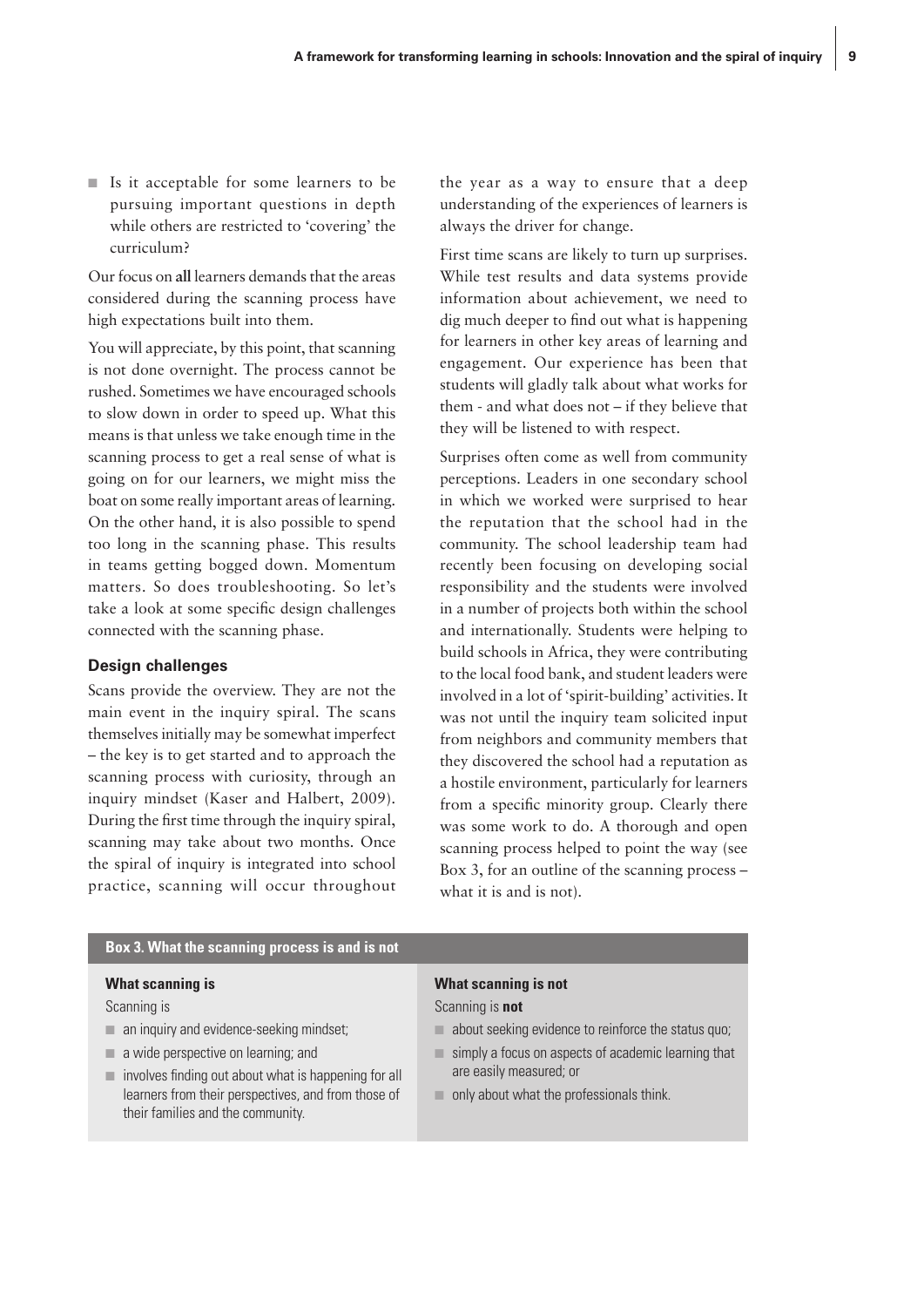# Focusing

#### **Where will concentrating our energies make the most difference?**

Thorough scanning provides a shared picture of what is going on for learners. The focusing phase requires us to ask: Where are we going to concentrate our energies so that we can change the experiences and outcomes for our learners?

We said earlier that it is important to 'get started'. However, it is also important to avoid the temptation at this stage to rush into 'doing something'. The 'let's just get going' spirit needs to be resisted – not forever but for long enough to increase the odds that our actions will have the impact we desire. We need to have the courage and patience to slow down and develop a deeper understanding of what is worth spending time on before moving to hasty action. Focusing well will lead to informed action.

The scan will invariably lead to many new perspectives on the experiences of learners and the challenge is to determine which area to concentrate on as a start. We need to consider focus areas with high leverage in addressing important issues and, at the same time, ensure that the chosen direction is manageable. Making it manageable usually means selecting no more than one or two areas – otherwise we can become overwhelmed with multiple

sometimes artificial separations are created between areas of learning when they could be strengthened by being combined.

> demands and nothing may change. 'Focused and deep' rather than 'scattered and shallow' is the goal. Don't try to do everything all at once because in reality this will mean less is learned and changes will be superficial.

> At the same time, sometimes artificial separations are created between areas of learning when they could be strengthened by

being combined. For example, in one group of schools in which we worked, the scan showed both that learners disliked mathematics and their achievement was low. The staff asked themselves, 'Should we focus on deepening understanding of mathematics or should we focus on students' attitudes to mathematics?' If we return to the learning principles, we can see that emotion is integral to learning, so attending to attitudes while deepening understanding was the way to go.

In another example, the scanning process revealed that many learners were weak in bringing 'voice' to their writing and were also disconnected from the elders in the community. The school team decided to focus on both writing and community connectedness, and tackle two of the key learning principles simultaneously.

A secondary school scan revealed that a large number of their learners were unable to provide strong answers to a key metacognitive question, 'Where are you going with your leaning?' A lot of learners also expressed dissatisfaction with the type of assignments they were asked to complete. So the team decided to focus on both assessment for learning, with a particular emphasis on clarity of intentions, as well as ensuring that the assignments they created were challenging, engaging and without excessive overload.

At the focusing stage we also need to return to the central questions of the spiral of inquiry 'What's going on for our learners?' and 'How do we know?' Once a focus is selected, we usually need to collect further evidence to get a deeper understanding of what is going on. As well as exploring more deeply the problems and challenges, we must be careful not to forget the strengths and positives. In every setting there are lots of things that are working for some learners. Surfacing what is working provides important information about strengths on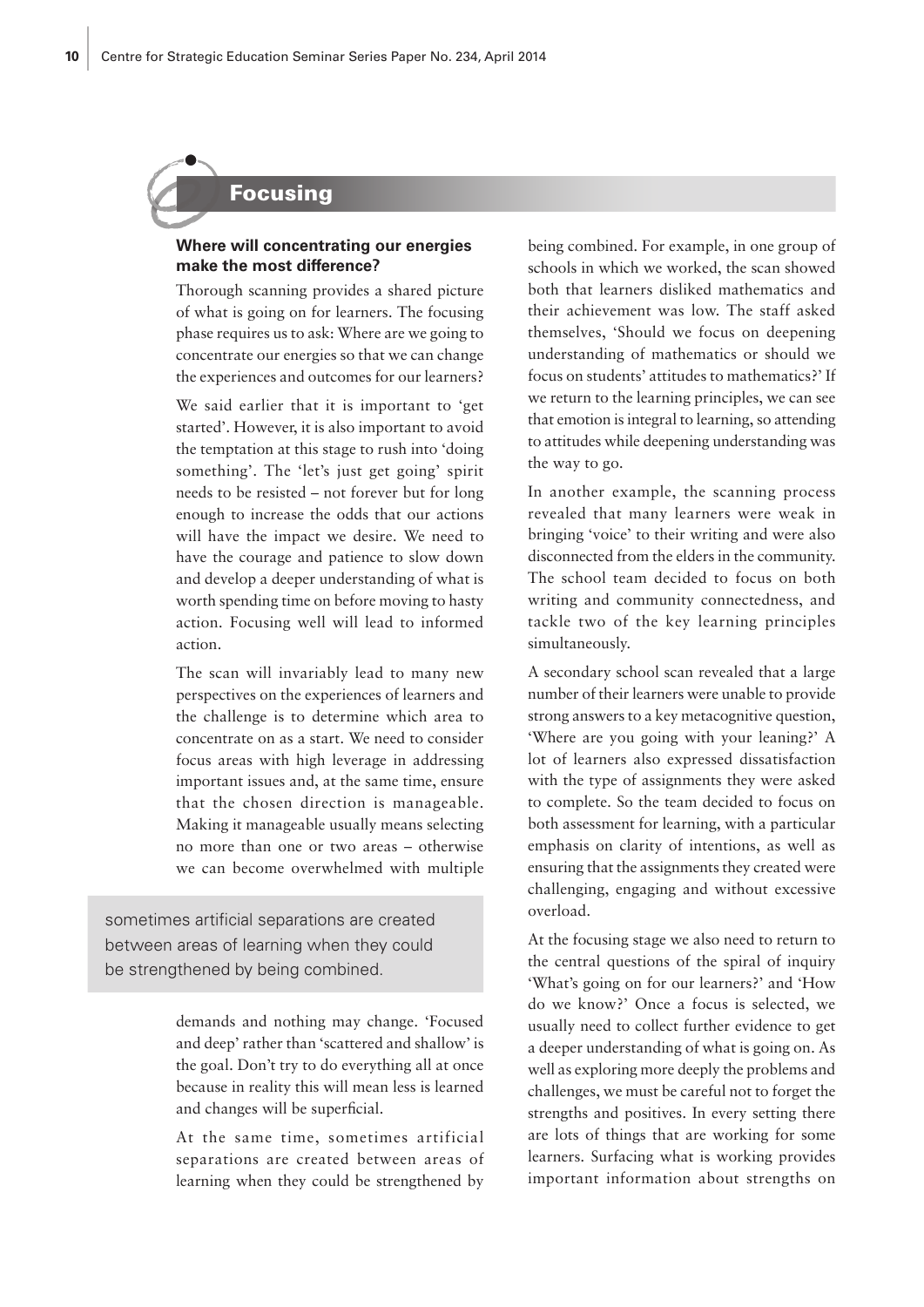which to build. Understanding the challenges provides information about what to do next.

By this point in the spiral, it will have become clear that it is impossible to get a handle on what is going on for learners without asking them. In the focusing phase, we will be seeking multiple ways to check out with learners that we are on the right track and that the focus areas chosen are both important and do-able.

This is also the time when we need to look ahead to the checking phase of the spiral. We need to decide what changes we would like to see, so that when we get to the checking phase we can answer the question, 'Have we made enough of a difference?' During the focusing phase we need to decide what constitutes 'enough' and how that will be assessed.

#### **Design challenges**

The multiple possibilities that arise from scanning mean some desirable options have to be 'parked' for a later time or dealt with in a way other than through focused learning and change. We have found that mediating between conflicting views about what matters and delaying something of potential value is one of the hardest things for inquiry teams to do.

Successfully mediating conflicting demands and interests matters a great deal. The design task is to develop wide-spread commitment to something that is important and worthwhile. Having everyone (or as close to everyone as possible) focused on what will make the most difference to learners leads to collective responsibility. When the focus is scattered, energy is dispersed and opportunities for collective learning are limited. Making a real and substantive difference requires that all of us pull together.

A common focus generates the momentum needed to transform schools.

Secondary schools are often highly departmentalised and a challenge can be to find a focus to which everyone – from Mathematics teachers to Fine Arts specialists – can commit. Exploring the experiences of learners in the scanning phase, through the lens of learning principles, can create coherence and commitment. In the earlier example, the staff asked all their learners, 'Where are you going with your learning?' The evidence that few students could give informed answers provided the integrated focus that everyone could 'buy into'. Another large secondary school identified resilience and grit as a school-wide focus, after their scanning process revealed some concerns that transcended subject areas. A common focus generates the momentum needed to transform schools.

See Box 4, for an outline of the focusing process – what it is and is not.

#### **Box 4. What focusing is, and is not**

#### **What focusing is**

Focusing

- $\blacksquare$  uses information from the scan to identify an area for concentrated team learning and action;
- usually requires collection of further information to ensure accurate understanding of the situation;
- builds on strengths as well as gaining clarity on challenges; and
- identifies a common area many people can buy into.

#### **What focusing is not**

Focusing is **not**

- $\blacksquare$  the time to introduce completely new areas disconnected from the scanning process;
- about assuming you've got it all figured out and don't need to investigate any further;
- $\blacksquare$  just about problems or challenges; and nor is it
- about everyone choosing her/his own area of interest.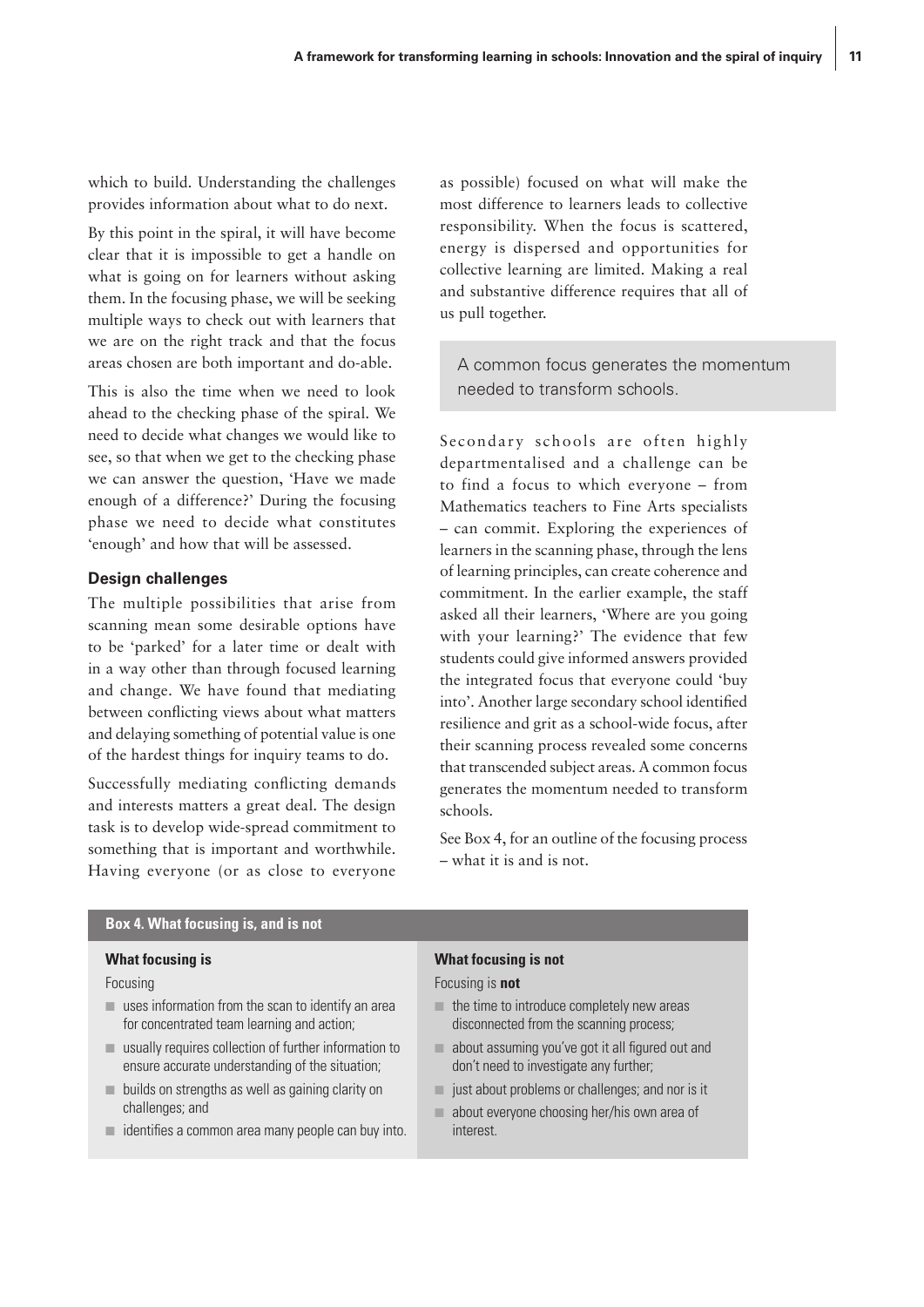# Developing a hunch

#### **How are WE contributing to the situation?**

The phases of the inquiry spiral are not rigidly sequential. They often overlap. Evidence from one informs the next. Sometimes new information takes us back to the beginning. Surprises are inevitable and, in many ways, hunches about 'what might be leading to what' occur throughout (Johnson, 2010). Our intuition and our hunches, together with relevant evidence, inform scanning. They guide focusing. In this phase of the spiral we consciously surface individual hunches, about what we are doing that is leading to the specific situation for our learners. As we do this we develop a collective understanding of these hunches.

The word 'hunch' itself is really important. Our hunches are not necessarily grounded in fact. They may not be totally accurate. They may be 100 per cent right – or they might be completely wrong. They are based on our intuition and they often implicitly drive our behaviour. What is essential is that we get our hunches out 'on the table' so that we can test them by seeking relevant evidence to figure out which ones are likely to be more accurate and useful. Then we can see which possible courses of action – and new learning – are indicated.

Our intuition and our hunches, together with relevant evidence, inform scanning. They guide focusing.

> As we surface hunches about what we believe is leading to what, it is important to keep the focus exclusively on those things about which we can do something. There is little point in blaming the students, the parents, the governing board, the teachers, the community, the elementary school or the absence of a preschool program. It will not help to blame the

Ministry, the government or the media. We all need to take direct responsibility for the areas over which we do have influence and control. So the guiding question for this phase is, *'How are WE contributing to this situation?'*

Consider an example. In a small rural elementary school the scanning process had illuminated the difficulties that learners were having with inferencing and making meaning from text. The staff decided to make this their focus. That sounds good so far. It was not until the hunching stage that a brave teacher admitted that she was not very good at inferencing herself. This opened up a broader discussion about the confidence and skill levels of the rest of the team with respect to inferencing. Their hunch became 'if we aren't confident ourselves that we understand the process of inferencing, how can we help our learners develop the skills they need?' Their hunch was now pointing out a course of new learning and action.

As a further example, a secondary school had invested considerable resources in professional development, focused on assessment for learning. Over a two-year period workshops were organised, speakers were brought in and lots of discussion had taken place. The assumption was that all this would lead to changes in teacher behaviour, and thus to greater student engagement and motivation.

In the scanning process, the inquiry team leaders started to check out the experience of their learners with respect to formative feedback. They were surprised to discover that there were very few instances where the learners were clear on either the learning intentions or what they needed to do to improve in a specific area. The team leaders' hunch was that perhaps the way they had approached learning about formative assessment had not been terribly effective – lots of workshops but not much action. This was an important hunch to check out, with implications for new actions.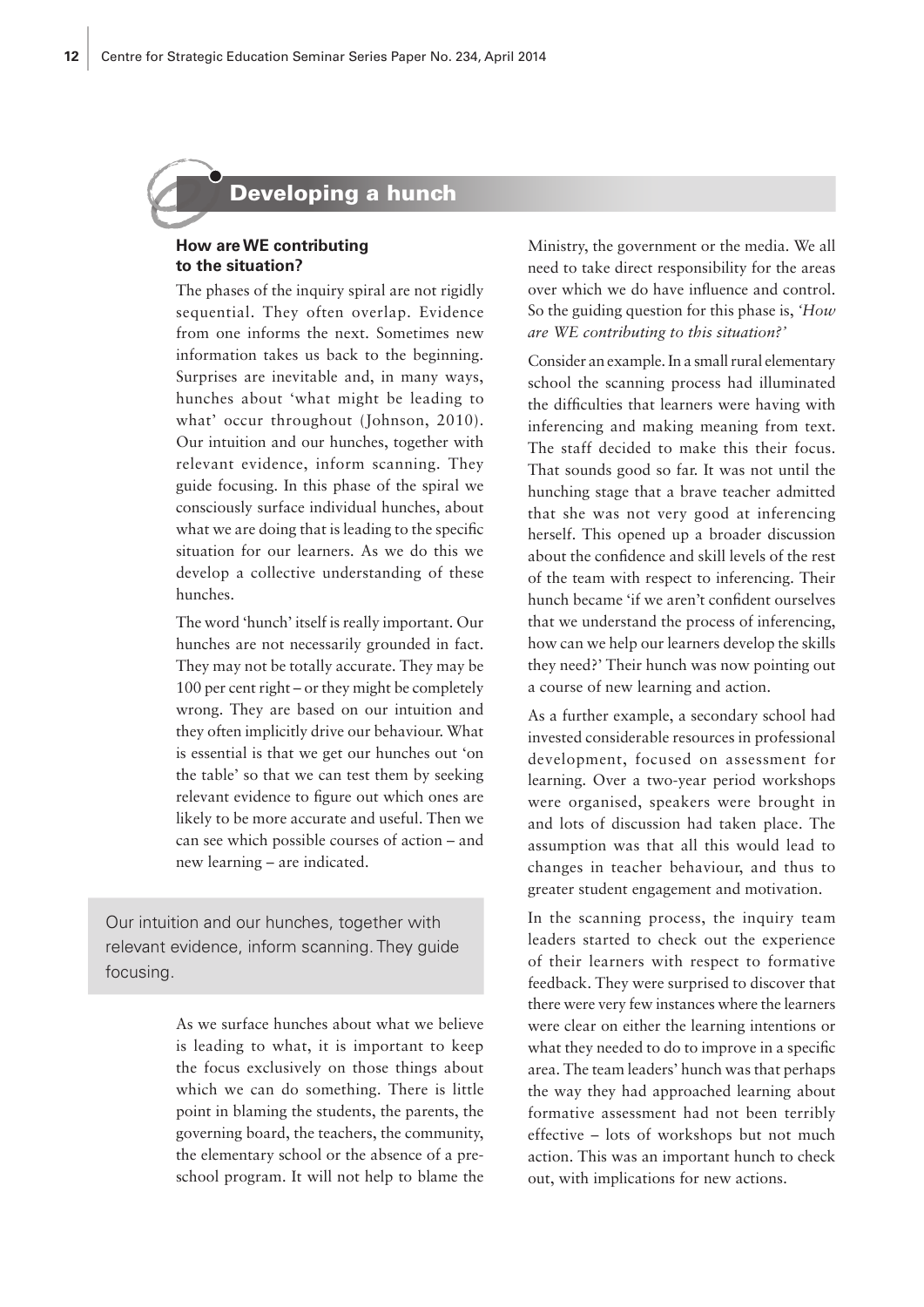Putting our hunches on the table requires courage. Sometimes it is our well-established routines and structures that are contributing to the situation for our learners. We really admire the courage of the staff of one small school in a northern community in British Columbia that challenged long-held beliefs during the hunch stage of their first experience with the spiral of inquiry. They knew from the scanning process that reading results at the school were low; students often arrived late to school and seemed to be disengaged; and the broader community had a negative view of the school.

The staff wanted their learners to be proud of their school and they wanted to make their school experience much more engaging. They wondered about the ways in which they started their day.

- Maybe starting right off with reading and sending anyone who was late to the office was counterproductive.
- Perhaps starting the day in a more engaging and physically active way would be more encouraging to more learners.
- Perhaps providing a small snack before launching into concentrated literacy work would be helpful.
- Perhaps their determination to cover the curriculum was interfering with learning in depth.
- Maybe they weren't sharing their own passion for learning with their learners.

We will return to this school story later, to find out where their hunches led them.

The key point about the hunch stage is that we need to have the confidence to put ideas on the table and hear from a range of voices. We need to create the conditions where it is safe to question our own behaviour and beliefs – and to surface our hunches about what it is we may be doing that is leading to the current situation for our learners.

#### **Design Challenges**

One of the challenges in developing hunches is that they are often believed passionately to be the 'truth', when they are really just someone's perception of the root causes. These 'truths' are usually about other people rather than about ourselves and come out in expressions like, *'They won't…'* or, *'If only they would ….'* Ignoring or dismissing these deeply held opinions does not work. They will just keep popping up at every opportunity. It takes persistence and tenacity to shift the focus from others to ourselves.

We need to create the conditions where it is safe to question our own behaviour and beliefs

When there are deeply held beliefs about the role of 'others' it is important to treat these beliefs with respect, check them out in some way and then look at the implications for our own behaviour. For example, colleagues of ours in New Zealand listened to teachers in a low socio-economic community explain that the slow progress of their young readers was a result of their not having a regular breakfast before school. Our colleagues could have chosen to ignore this perspective and push ahead. Instead they encouraged teachers to frame this view as a hunch and to check it out.

The teachers tested their hunch by finding out who had breakfast and who had not, and then comparing their reading progress. The teachers found that most learners actually had a decent breakfast and that their relative reading progress was similar. This hunch-testing process resulted in them becoming more open to exploring the possibility that how they were teaching reading might be contributing to the poor reading progress. They felt respected because their hunches – about others – had not been ignored or dismissed. This enabled them to shift the focus to themselves and to the possibilities of new teaching approaches.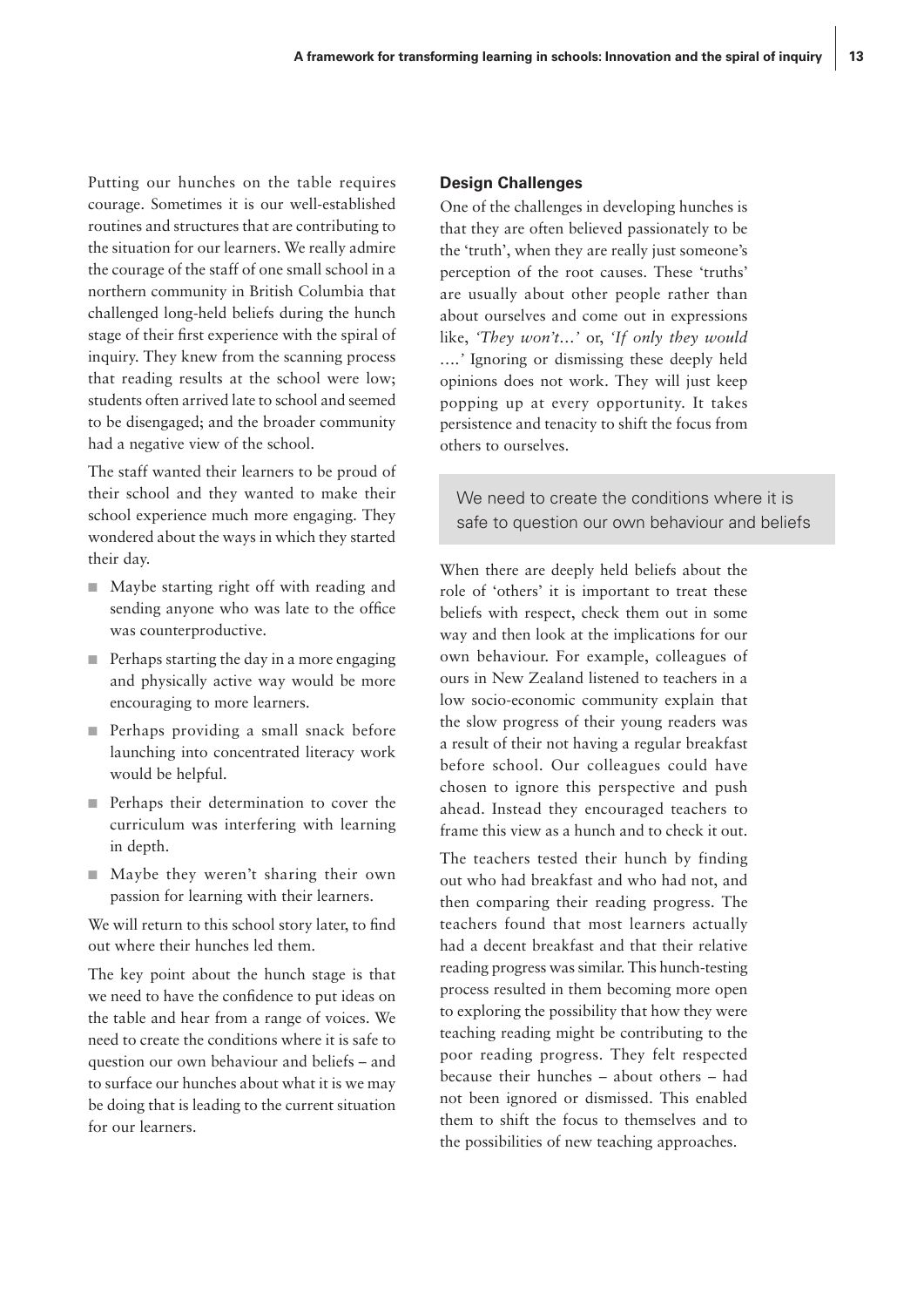In a secondary school, some teachers were convinced that students were not doing their homework because they were spending too much time on social media. The inquiry team tested out this hunch through a series of student focus groups and discovered that one of the major contributing factors to a very cursory approach to homework was that much of the assigned work was repetitive and dull. By testing out this hunch in a thorough and respectful way, the team was able to shift the focus to the ways in which the educational professionals were contributing to the problem.

Most of us are not really good at identifying for ourselves how we are contributing to particular situations. We are usually better at identifying the good things we are doing; we are sometimes a bit blind to the things that are not helpful. For example, Russell Bishop (Bishop et al, 2006) asked Mãori student learners in New Zealand what promoted or limited their learning. He also asked teachers. The hunches raised by the teachers did not mention teaching strategies. The students, on the other hand, were able to identify a set of sophisticated relationshiporiented teaching strategies that really worked for them.

We need continually to seek out evidence to support or dispel our hunches. Evidence-seeking can be painful but it is essential if we are to move forward.

See Box 5 for a summary of what the developing of hunches is, and what it is not.

| Box 5. What developing hunches is and is not       |                                                   |
|----------------------------------------------------|---------------------------------------------------|
| What developing hunches is                         | What developing hunches is not                    |
| Developing hunches is about                        | Developing hunches is not                         |
| getting deeply held beliefs out on the table about | $\Box$ a general brainstorm of all possibilities; |
| our own practices;                                 | obsessed with everyone else and issues over which |
| our practices that we can do something about;      | we have limited influence;                        |
| checking our assumptions for accuracy before       | venting about the past $-$ or fuming about the    |
| moving ahead.                                      | present.                                          |

### New Learning

#### **How and where will we learn more about what to do?**

All phases of the spiral involve learning. We have drawn particular attention to it here because this is the time to really take our own professional learning seriously, as we ask, *'How and where can we learn more about what to do?'*

This phase is critically important because better outcomes for learners are a result of teachers and leaders acquiring new knowledge and developing new skills that lead to new actions. Simply doing what has always been done and hoping for different results is not only delusional, it is highly demoralising.

We know from the research on teacher professional learning and the impact on student outcomes (Timperley et al, 2007) that teacher learning must be connected to identified learner needs. The spiral of inquiry demands that new learning – how and what we are going to learn – emerges from a thorough scan, is sharpened through focusing, and is informed by the hunches we have developed.

All too often someone disconnected from the actual school makes decisions about what and how teachers are to learn. This fails to build commitment and ownership. Many teachers justifiably resist the imposition of external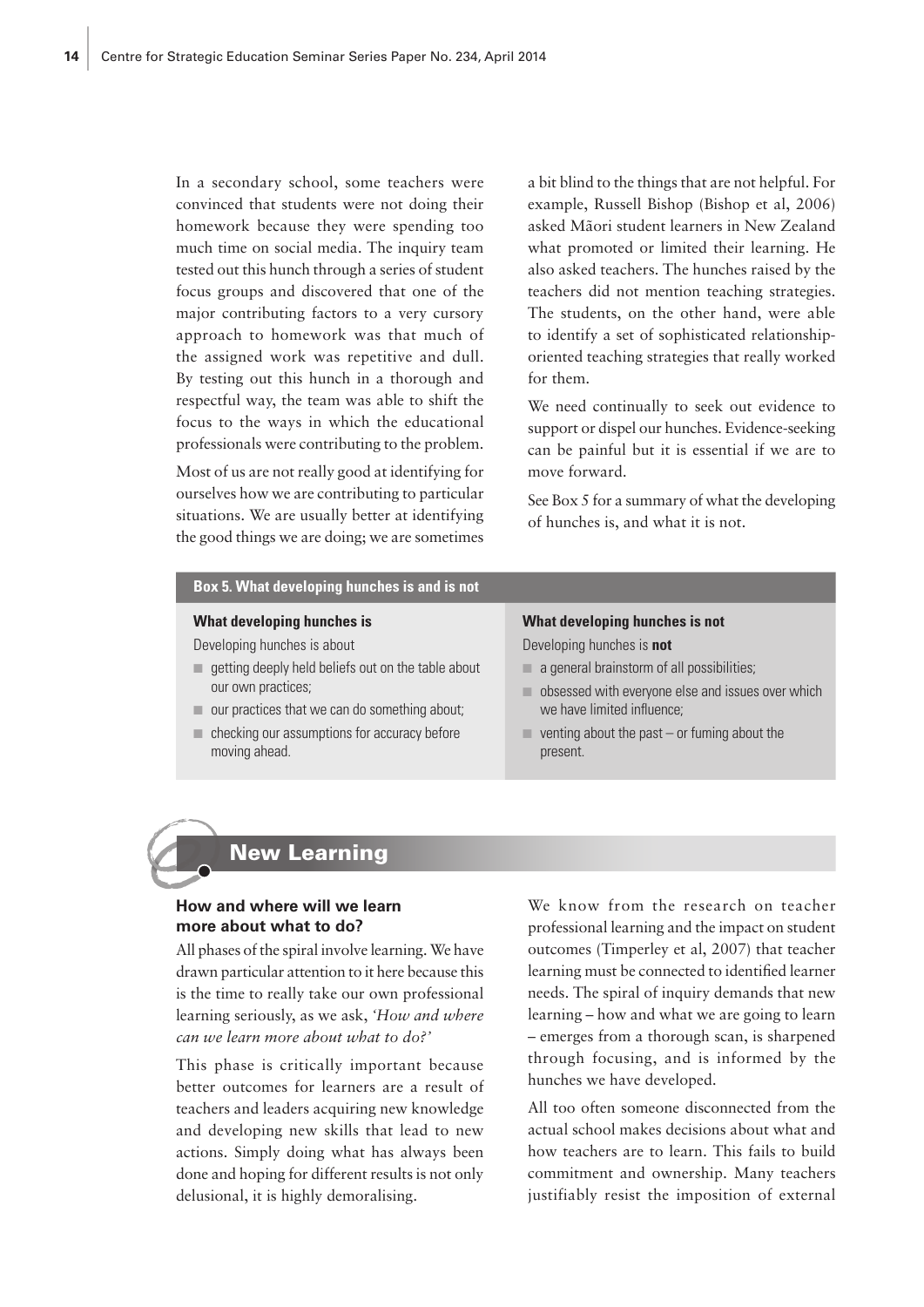wisdom because they have not been part of the decision-making and analysis process. Through the spiral of inquiry, teachers are directly engaged in a collaborative analysis of what is going on for their learners; their motivation for new learning is enhanced because of the direct connection to their own contexts.

The main challenge at this stage is to decide what to learn and how to learn it. In all the examples we have used so far, the educators involved have accessed current knowledge and expertise in their area of focus, on which to base their learning for future action. For example, the secondary school that found out about the negative reputation of the school in the community studied the research on socialemotional learning. The rural elementary school where everyone needed to learn more about inferencing, in making meaning from text, engaged in two years of deep professional learning.

Repeatedly we say to the educators with whom we work that ignoring the current research evidence on what makes a difference to learners and to learning is the educational equivalent of malpractice. There is a lot of robust information regarding how young people learn particular subject-matter, what underlies high intellectual engagement and how to promote powerful social-emotional learning. The OECD learning principles identify the important attributes of intellectually engaging learning environments. All of this knowledge needs to inform our decisions about where to go with our own new learning.

This contemporary knowledge about learning, however, has to be adapted to make it relevant to our particular environments. Simply understanding the importance of stretching all students does not tell us what this might look like for our students, nor how to do it. Knowing about the impact of assessment for learning is important. However, unless we have collectively developed expertise in setting clear learning intentions, and in providing effective feedback, we cannot help learners develop a deeper understanding of where they are going with their learning – and how to get there. Building horizontal connections with the community or the environment will look different in Vancouver from how it does in Melbourne or Auckland. Connections with community may look even more different in Haida Gwaii<sup>2</sup>, Darwin<sup>3</sup> or Kaitaia<sup>4</sup>.

we have seen far too often that professional learning can be derailed by what is convenient, expedient, readily available or popular.

When making changes to our practice, it is important to know why a particular principle or approach is important. We all need to know why new ways of doing things are better than what we did before. Otherwise, the way in which we modify our practice is unlikely to be consistent with the theory underpinning the principles, and we risk diluting them or changing them in ways that will not work. For example, if new learning is about intellectual engagement, then we need to explore new knowledge about selfregulation and metacognition. We also need to understand the connections among assessment practices, motivation and engagement.

If the new learning is about improving emotional wellbeing, then what is known about social-emotional learning and the impact on learner outcomes is more relevant. Ensuring that we understand why these approaches are important – and the complex knowledge required to do them well – helps us to avoid the risks of shallow implementation. Deeper forms of adult professional learning are required for transformative practices.

#### **Design challenges**

The first consideration is to ensure that new learning is directly connected to the focus that has been determined and informed by the hunches that were developed. This may seem self-evident but we have seen far too often that professional learning can be derailed by what is convenient, expedient, readily available or popular.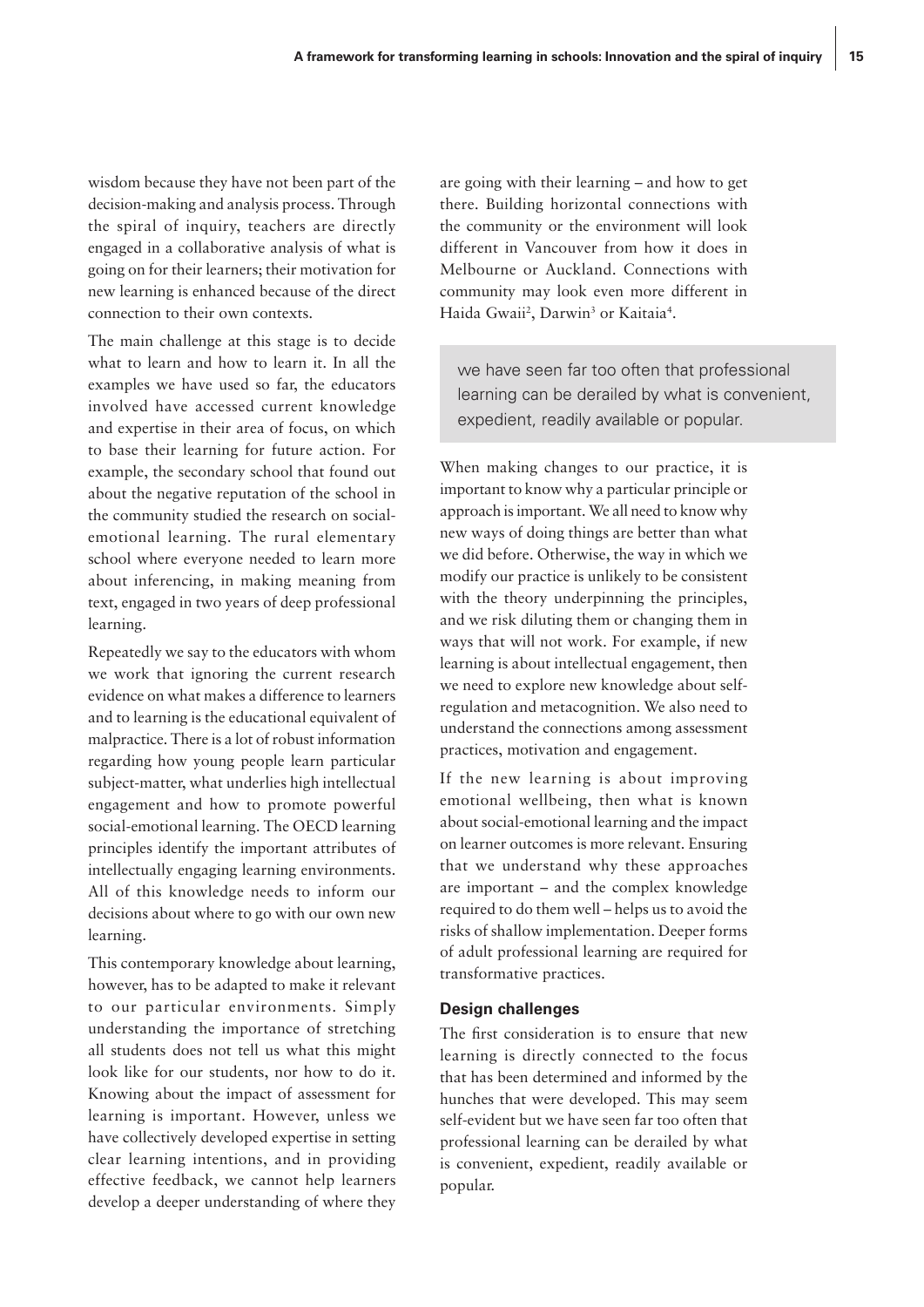A second and significant design challenge at this stage is to find ways to free up time for everyone to be deeply engaged in new learning, blended with different ways of teaching and leading. This is not the time for one-shot wonders that never work for real change anyway. Rather it is a process of exploring why a new strategy might work, trying it out, reviewing it with others and modifying it to try again.

*Are all those meetings we have helping to transform our school to make it dramatically better for our learners?' Fortunately at our school the answer to this question is …'Yes!'*

Secondary Principal

The professional learning research evidence indicates that the integration of substantial new knowledge requires a minimum of a year of focused collaborative effort to make a difference. Two years is much better. With three years of intensive engaged effort, movement towards a transformed learning environment is usually well under way. So space must be created for this to happen.

Designing powerful learning also involves identifying the expertise required to support everyone to gain new knowledge and deepen their skills. Simply devoting extra time without accessing expertise does not work. The needed expertise may be within the school, the district, or found on-line. It may be within a local university or it may be in another setting a long way away.

We all benefit from expertise of the kind that walks alongside us to guide our learning, which helps us to understand what the new practices actually look like and why they are better, and which thoughtfully critiques our efforts to make us more productive for our learners.

When considering what expertise to draw upon, our advice is to be wary of pre-packaged solutions. Although some might be useful, others treat teachers as technicians who can be introduced to a new set of strategies and then be expected to implement them. Packaged solutions are likely to ignore important early phases of the spiral, the complexity of teaching and leading, and disregard the importance of being responsive to the learning needs of students within a unique context.

Determining the focus for new professional learning through a collaborative inquiry approach is respectful and we know it works in a variety of settings. We have seen that as teachers become more confident with the inquiry process, and with co-creating their own learning, they become increasingly curious about other strategies and approaches to meet the needs of their learners more effectively. From new learning comes new action – and innovative practices begin to multiply. See Box 6 for an outline of what new learning is and what it is not.

#### **Box 6. What new learning is and is not**

#### **What new learning is**

New learning is

- motivated by and connected to changing the learning experiences of learners;
- directly linked to the focus identified in the earlier phase of the spiral;
- about understanding why new ways of doing things are better than previous practices;
- sustained and supported over time.

#### **What new learning is not**

New learning is **not**

- about what someone else thinks would be useful – or readily available;
- Disconnected from the context:
- just about a set of strategies, without deeper understanding of the purpose;
- short-term or a quick fix.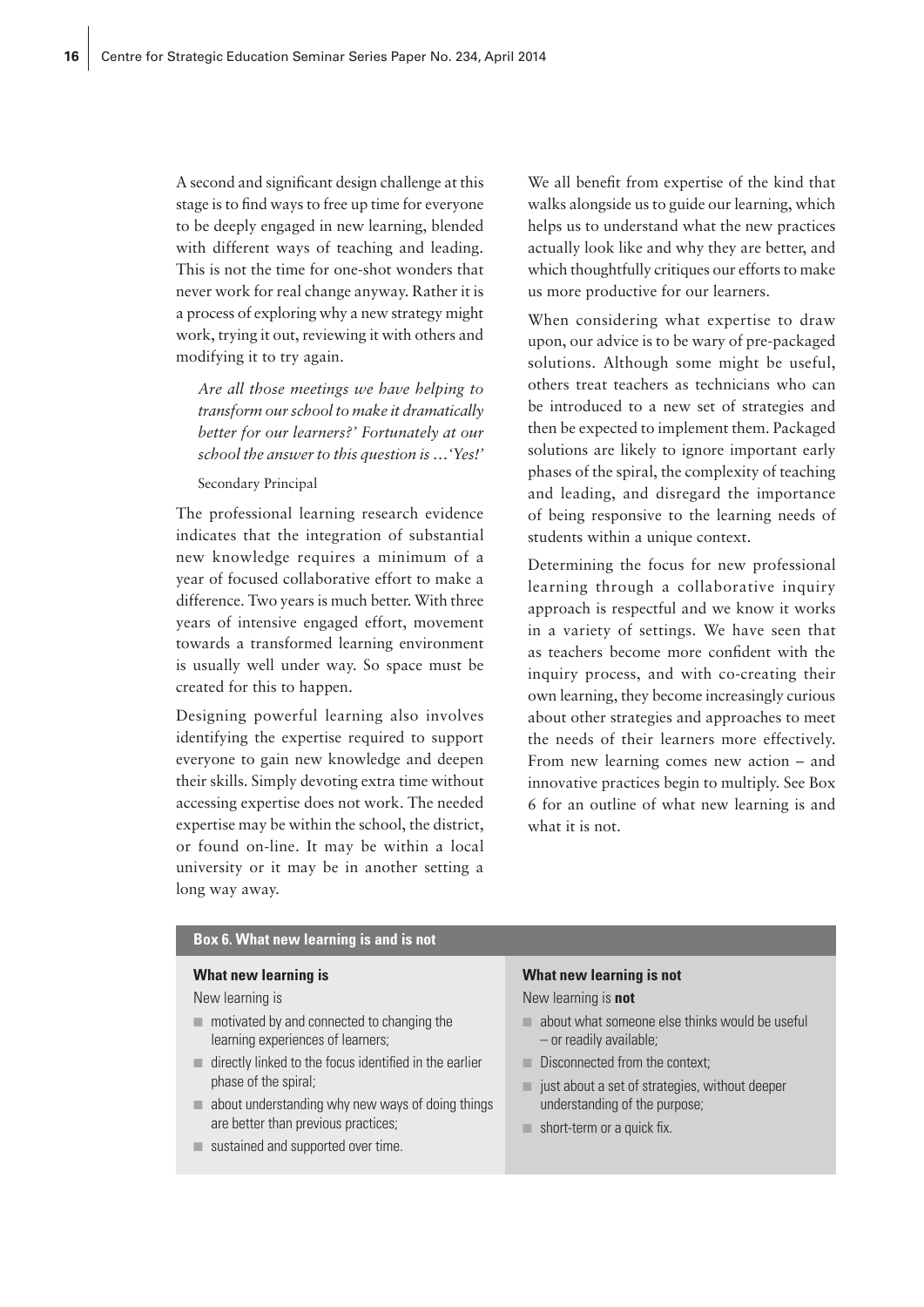# Taking Action

#### **What can we do differently to make enough of a difference?**

We call this a spiral of inquiry, learning and **action** for a good reason. Clearly something has to change in young people's learning environments for their experiences to change. The wording in the question is designed to indicate that this phase is not just about taking **any** actions. It is about taking informed actions that will make **enough** of a difference. This is now the time to put new ideas that we have learned into informed, focused and team-led action.

It is important to see this phase as more than just implementing some new strategies that we learned in the previous phase. By taking action we are deepening our learning. For example, we may learn about the ways in which assessment for learning changes the power relationships in classrooms, but it is not until we try it out that we discover what that rather abstract idea really means. Usually we have to try something out in action, reflect on how it went, have someone help us to understand the ideas more deeply, and then try it out again.

At this stage, let's look at how the elementary school, which we described earlier, integrated learning and action. This was the school where the teachers and leaders were concerned that many of their learners often arrived at school late and were not engaged in school, particularly in reading. Their long-term goal was to create the conditions for intellectual engagement, but they made a strategic choice to focus on increasing engagement by developing stronger social and emotional connections, through physical activity as a starting point. One of their hunches was that perhaps the usual way they started each day was not consistent with what we now know about social-emotional engagement and physical activity.

After exploring the literature on socialemotional connectedness and on the role of physical activity in developing a stronger sense of belonging and increased learner engagement, they moved to action. Now their day starts with all learners going right to the gym and moving immediately into dancing, led by older students, some members of the staff and the principal. While the youngsters are having an active and enjoyable start to their day, their teachers

as teachers we see a problem and we want to fix it.

are meeting – to continue to learn about how they might use this way of starting the day to increase intellectual engagement as well. They spent this time planning for what new actions to take. The school community is seeing significant positive changes in their learners. The staff and parent community are highly motivated to look for additional ways to make learning more engaging and powerful for their students. This school is on the move.

We respect that most teachers are action oriented – as teachers we see a problem and we want to fix it. So, by this point in the spiral, lots of teachers may already be trying out new actions. This is appropriate when the change is fairly straightforward but, when it is more complex, like in the school above, it is important to slow down in order to speed up. In these complex situations, some actions may be premature and we need to bring collective thinking to the table before leaping in. That is what the inquiry spiral is all about. Otherwise we can get into unproductive cycles of experimentation, disillusionment and abandonment, only to jump to the next thing that may or may not work.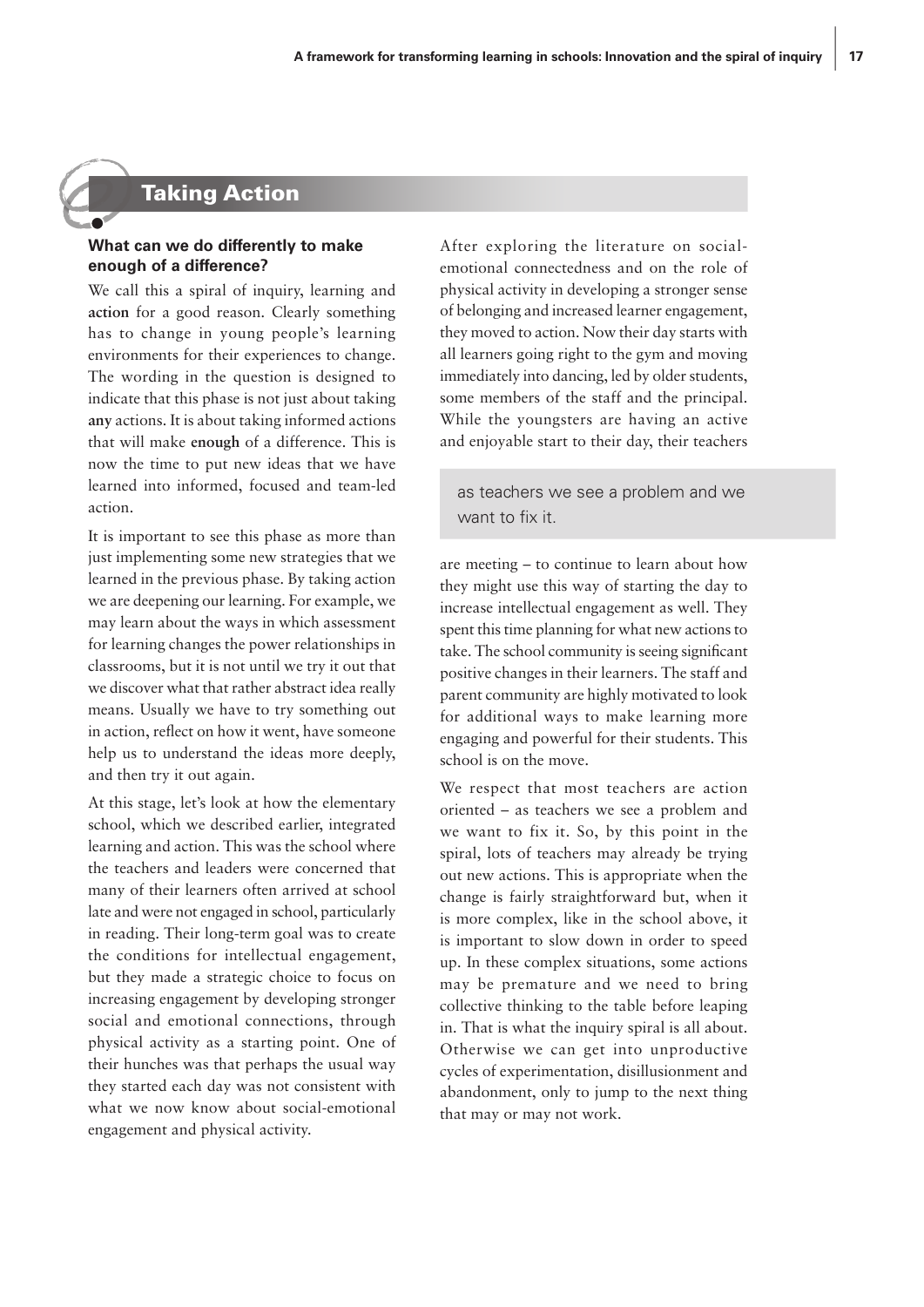We also know, sadly, that many forms of professional learning do not necessarily lead to action. One of our colleagues (Le Fevre, 2010) undertook an analysis of interviews with teachers about their professional learning within a school reform initiative in over two hundred schools. What she noticed as she looked for patterns was that although everyone talked about learning, no-one talked seriously about taking action to change things. They were 'doing' professional learning rather than doing something to make a difference to young people.

#### **Design challenges**

Taking action is a team sport – not a solo activity. A challenge in designing this phase of the spiral is to make sure that there are opportunities for everyone to get ideas from one another, support each other when the going gets tough and to celebrate successes. This means creating opportunities for dialogue, observation, reflection – and for second, third and fourth tries without fear of judgment or fear of failure.

Genuine inquiry needs space to take risks, make mistakes and try again – and again.

> Because taking action is part of new learning, we need to get going when we know enough to give it a go, while knowing that we still have much to learn. If nothing changes in terms of action within two or three weeks, it probably will not happen. Creating opportunities to report to each other at this time helps to generate momentum and builds shared commitment and responsibility.

> Relying on self-reports alone, however, can be risky because they often reflect intentions rather than reality. This is the time to consider honestly the question in the spiral of inquiry, 'How do we know?' The answer usually requires some kind of record of practice, such as video clips or observations.

Answering the second question, 'What's going on for our learners?' means asking them, looking at their work, or observing them and seeing if they are **now** responding differently.

It is risky for any of us to put our practice on the line like this, so it is really important for us to have control over what is observed or video-taped and how we find out about what is happening for learners as a result of the changes we make. It is also important that we know that the process will not be used for accountability or supervisory purposes. There is no faster way to inhibit the openness and trust needed for learning. Genuine inquiry needs space to take risks, make mistakes and try again – and again.

The theme of vulnerability and risk pervades all aspects of design in this phase. In a very few cases everything will go swimmingly the first time. More likely there will be stops and starts. It is important that we find ways to make the risk-taking feel less intimidating. In one school, we observed formal leaders who were prepared to make themselves vulnerable by asking permission to be the first to try out new strategies with young people, and seeking feedback from teachers. The teachers told us how much they respected these leaders. What better way to build trust and support teacher learning?

Changing things can also feel risky for some learners, who then resist the changes. They, in turn, might bring in concerned parents. Learners most likely to be resistant tend to be those who have been successful with more traditional approaches. When challenged by learners and their parents who prefer the status quo, teachers can feel anxious and, without support, may back off from persevering with changes.

We have repeatedly seen that when we persist in implementing new and stronger learning practices, those vocal resisters eventually become the most appreciative advocates as they develop new perspectives on themselves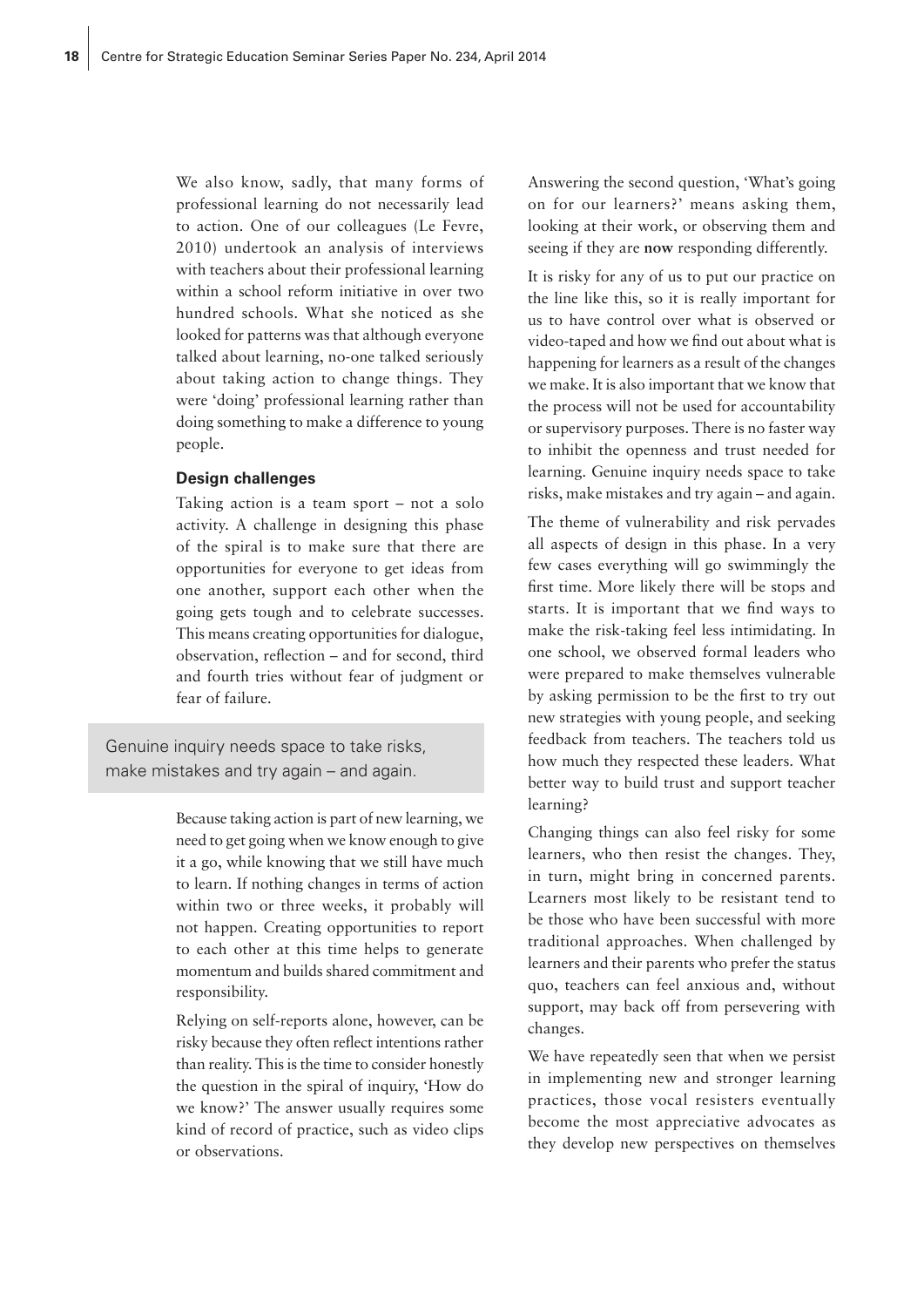as learners. Engaging families and learners throughout the entire inquiry process reduces anxiety and builds understanding right from the outset. It is better to communicate directly with families rather than waiting for the confused and occasionally aggressive reactions from parents and learners who have been excluded from the process.

We like the spirit of the Australian secondary school staff that gets together every Friday afternoon to celebrate intelligent risk taking by describing their flop of the week. There is so much to learn from a frank appraisal of what **doesn't** work – perhaps even more so than reflecting on what worked flawlessly. See Box 7 for an outline of what taking action is and what it is not.

#### **Box 7. What taking action is and is not**

#### **What taking action is**

Taking action is

- learning more deeply about new ways of doing things;
- $\blacksquare$  informed by a deep understanding of why new practices are more effective than others;
- about evaluating the impact on learners;
- $\blacksquare$  about acknowledging feelings of vulnerability and building conditions of trust.

# **What taking action is not**

Taking action is **not**

- just about implementing some new strategies;
- $\blacksquare$  trying out innovative ideas just because they look exciting;
- doing something different and failing to monitor the effects on learners;
- $\Box$  assuming everyone feels OK about the change.



# **Checking**

#### **Have we made 'enough' of a difference?**

The whole purpose of the spiral of inquiry is to make a difference to the learning environments for learners and to valued outcomes for them. The checking question asks, *'Have we made enough of a difference?'*

The innovative changes we are talking about are complex and our best efforts to address them usually have mixed results. It is only through careful checking that we can decide if we have made enough of a difference – and this will start to inform where we go next. What is most important in this question is the word 'enough'. Most of what we do as educators makes a difference, but collectively we still have much more to do before every learner crosses the stage with dignity, purpose and options.

How will we determine what constitutes 'enough'? In the scanning and focusing stages we gained a deeper understanding of what is going on for our learners, by asking some very important questions. We also developed some hunches based on what we learned from these questions and discussions. Now we need to go back to these same sources of evidence so we can see what gains we are making for our learners. Looking back brings intellectual discipline to our inquiry work.

Checking does not always have to be formal or at a fixed time. Throughout the spiral we are constantly asking 'What's going on for our learners?' and 'How do we know?' This is the point in the spiral where **collectively** we check in to see whether or not we are making enough of a difference as a team.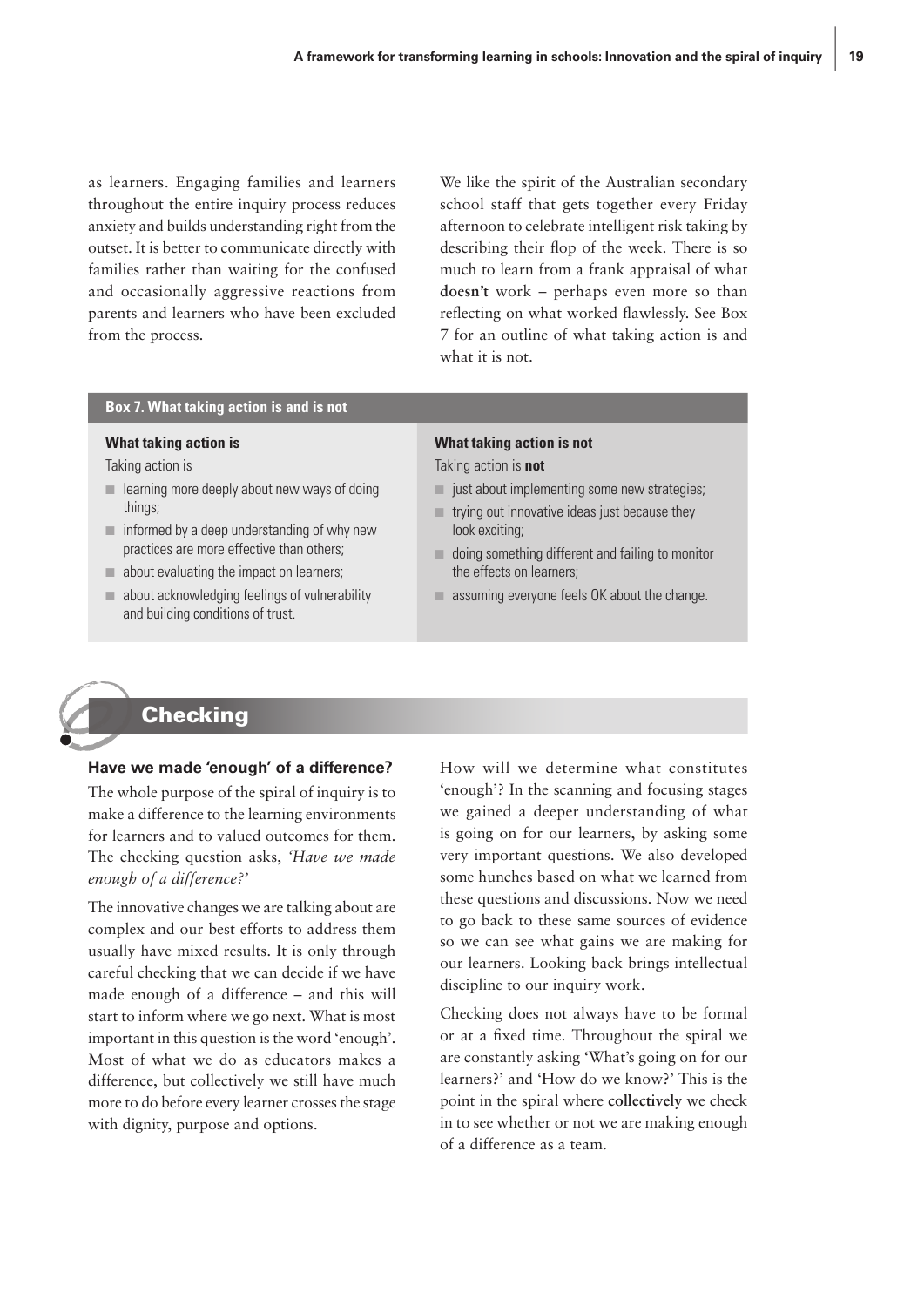As we look back we may also wish to consider what we have learned during other stages of the spiral. We may have discovered additional evidence sources that might also be used. For example, during the new professional learning phase, we may have deepened our understanding of the importance of the key cognitive question for students, 'Where are you going with your learning?' Now we might want to go back and work with this question even more explicitly. Evidence-seeking really comes into its own here.

The elementary school that started to explore emotional connectedness, through changing the way they started the day, found their understanding about how to increase intellectual engagement deepened considerably through their collaborative learning times. Checking expanded from 'Are our learners ready to learn at the start of the day?' to a much richer exploration of the extent to which their learners were developing metacognition and self-regulation in key academic areas.

As their confidence in their ability to create positive changes for their learners grew through the spiral of inquiry, so too did their curiosity about where their teamwork could take them next.

Another example from a Canadian middle school illustrates the point that asking 'Have we made **enough** of a difference?' can open up new avenues for action. The leadership team in the school had worked with staff, with learners and with their families, to explore how they could develop a more responsive and more intellectually engaging learning environment. They made structural changes to make much more space for more individual student level inquiries.

They thought they were on to something substantive. What they discovered in the checking stage, however, caused some sober second thoughts. They found that although the structures were in place for much more engaging learning, many staff members

were still fairly conservative in shifting their practices. The realisation that not enough was actually changing for the learners propelled them to look more broadly for examples of student level inquiry work upon which they could draw. Through the case studies described in the OECD innovative learning environments research study (OECD, 2013) they discovered a school in South Australia that challenged their assumptions about what was possible. Once the staff had a clearer model of what the changes actually looked like in another setting, they were able to pursue their new design with genuine enthusiasm and realised significant changes for their learners as a result.

The importance of trust is a recurring theme in each previous phase of the spiral. The same holds true here. It is essential to remember that if we do not get the results we hoped for initially, there is always something to learn from the changes we have made. The spiral is designed to build professional curiosity and strengthen an inquiry mindset. There is no place for blame, shame or fame.

*Improving educational outcomes requires more than anything else patience and the willingness to risk being wrong, learning from failure and trying again. It requires a great deal of observation, listening and critical thought. In essence, reforming education for all students requires those in charge of education to become inquiring learners themselves.*

District Principal Aboriginal Education

It is important to celebrate what we have learned, acknowledge the gains we are making, question why some approaches are working better than others and to stay open to new possibilities.

#### *Design challenges*

One design challenge is to get the timing right and this will depend on the context and the scope of the changes being made. We need to allow sufficient time for our learning and action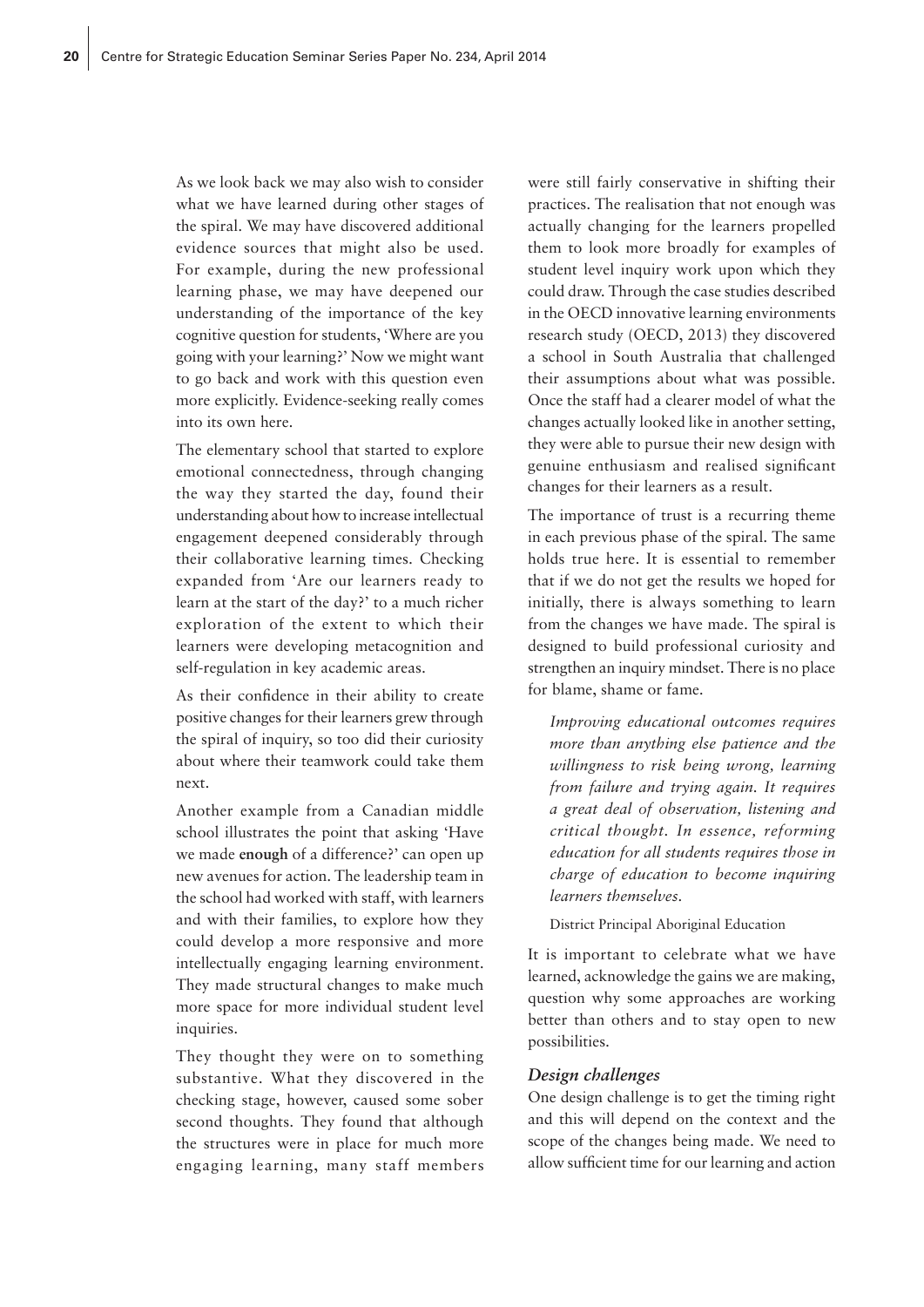to make a difference, but not so long that we are continuing with things that are not working. A school term might be a good starting point – then making adjustments from there. If we leave checking until the end of year it is more difficult to do anything productive about the issues that have been identified.

We need to involve learners and their families in the checking process if we are to have a full picture of how much difference is being made. Professionals' observations and perceptions are an important piece of the puzzle but do not tell the whole story.

Another key consideration is what evidence we will use to determine whether or not our new actions are making enough of a difference. During the scanning and focusing phases it is important to be clear on what evidence we will use during checking – and then to make sure we use it. See Box 8 for an outline of what checking is and is not.

#### **Box 8. What checking is and what it is not**

#### **What checking is**

Checking is

- fundamental to an inquiry evidence-seeking mindset;
- about high expectations that our actions will make a difference for all learners;
- about providing information on the impact of our actions;
- about beginning to set the stage for what comes next.

#### **What checking is not**

Checking is **not**

- $\blacksquare$  just a routine to follow at the end;
- making **some** difference for **some** learners;
- about making judgments about the capacity of learners;
- to justify our actions

## Where to next?

Innovation floats on a sea of inquiry. The spiral of inquiry leads to innovation, as educators create new approaches that are fundamentally different from the way in which things were done before. These changes are based on new sets of assumptions about how young people learn, and on new ideas about how to construct learning environments. The changes are also based on a rich understanding of what is going on for learners. As groups of educators work with the spiral of inquiry framework, their success with small changes creates the confidence to design and implement more radical changes. This is how transformation begins.

This inquiry framework has been deliberately designed as a spiral to indicate that one inquiry leads to another. The notion of a sea of inquiry refers to the possibility of ideas and practices rippling out. Inquiry work gets deeper and may also get broader. We are always keeping our eye on the horizon of transformative change for our learners.

We re-scan, re-focus and continue on the voyage of learning and change. As we deepen our understanding of the spiral of inquiry, evidence-informed, systematic inquiry becomes a professional way of life.

*As I grew in my understanding of inquiry, unknowingly I was bringing some of my colleagues along with me.*

Secondary department head

It was the Americian writer and humorist Dorthy Parker who said, 'Curiosity is the cure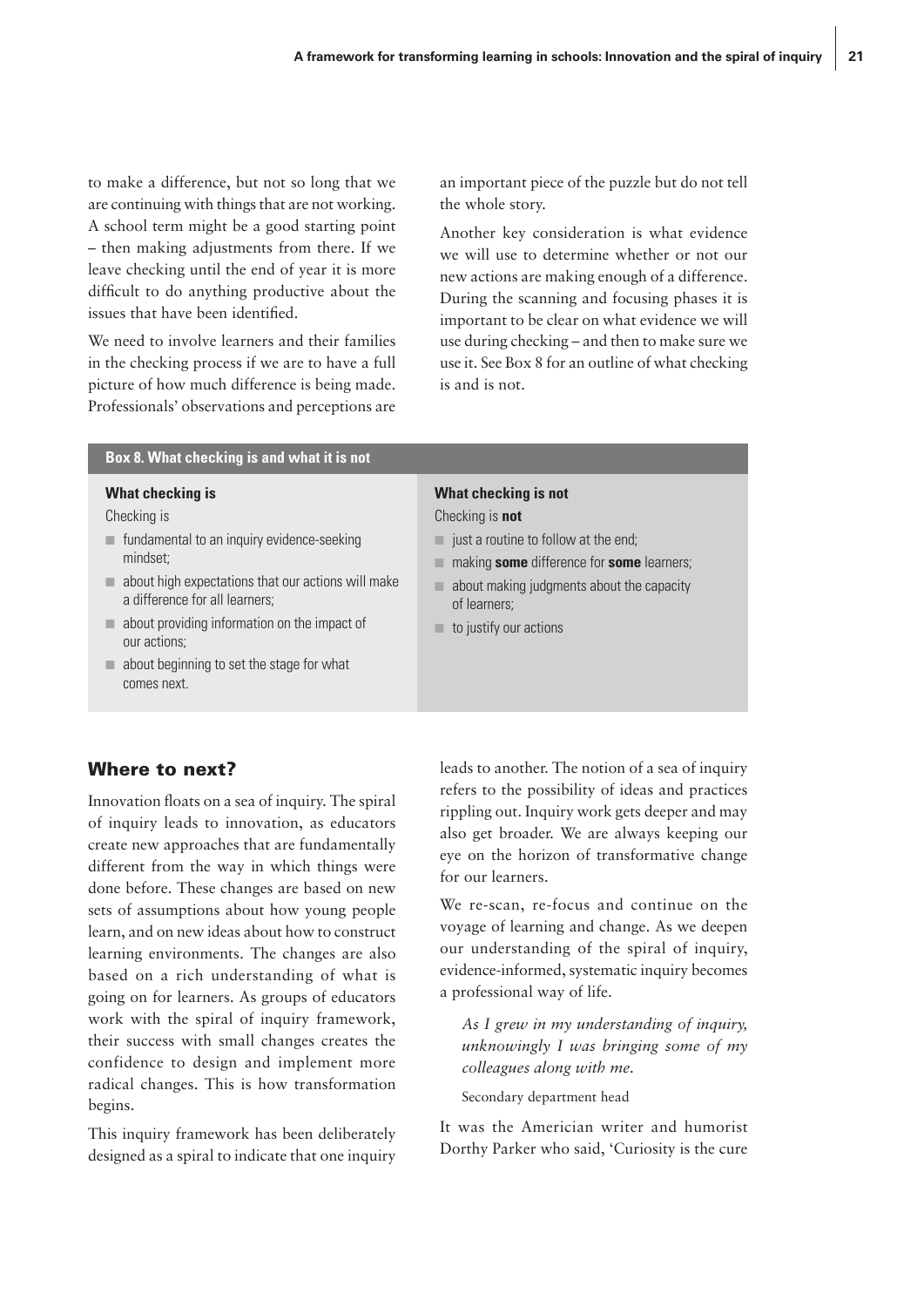for boredom. There is no cure for curiosity.' We believe that curiosity is contagious and inquiry mindsets are infectious. Once educators – and learners and their families - experience the power of inquiry to change their learning environments and make education a more rewarding experience, it is impossible to stop. Inquiry is not a 'project', an 'initiative' or an 'innovation' but a professional way of being.

*Now that I have experienced the power of inquiry in working with my colleagues, I could never go back to my old ways.* 

Elementary teacher

Most of the examples we have provided in this paper involve relatively small changes, to illustrate the ways in which schools can get started on the transformation voyage. In many schools, learning how to give learners agency through formative assessment can be transformational for those who previously thought their main job was to deliver the curriculum.

Momentum for substantive transformation builds from multiple inquiries that show change for learners is possible.

> Attending to learners' social-emotional learning can be transformational for those educators who have focused exclusively on helping learners understand course content.

> Momentum for substantive transformation builds from multiple inquiries that show change for learners is possible. The initial experiences with collaborative inquiry infuse our next round of thinking and action.

#### Closing thoughts

As we pointed out at the beginning of this paper, we are deeply committed to transforming today's schools into communities of strong connectedness and high intellectual engagement. We have experienced the power of collaborative inquiry to transform systems. For the past several years, educators in a variety of settings and at multiple levels – classrooms, schools, districts, universities, networks, regions and provinces – have been applying an inquiry framework to their change initiatives. We have learned a great deal from our active involvement in these various initiatives.

An inquiry approach in New Zealand resulted in significant gains in the literacy. In this project external facilitators worked with leaders and teachers through multiple cycles of inquiry in 300 schools over a two-year period. Through this initiative educators deepened their understanding of assessment practices and how to use these understandings for student learning. Teachers improved their knowledge of how texts work and how to use this knowledge in their literacy programs. Most of all, they learned how to be responsive to their learners by constantly checking: 'Do they get what I am teaching?'

All learners showed acceleration in their literacy achievement; the rate of progress for those learners who were initially in the lowest 20 per cent was even larger. The gains equated to progress of more than three times over and above the usual progress for reading, and of six times over the usual progress in writing. Schools that continued to build on the inquiry process, after the external facilitation resource was completed, either maintained these accelerated gains for new groups of learners or increased them (Timperley, Parr, and Meissel, 2010).

British Columbia provides a useful case study of a jurisdiction where teachers, schools, districts, associations, education faculties and provincial networks have been using an inquiry approach in their change initiatives for some time. One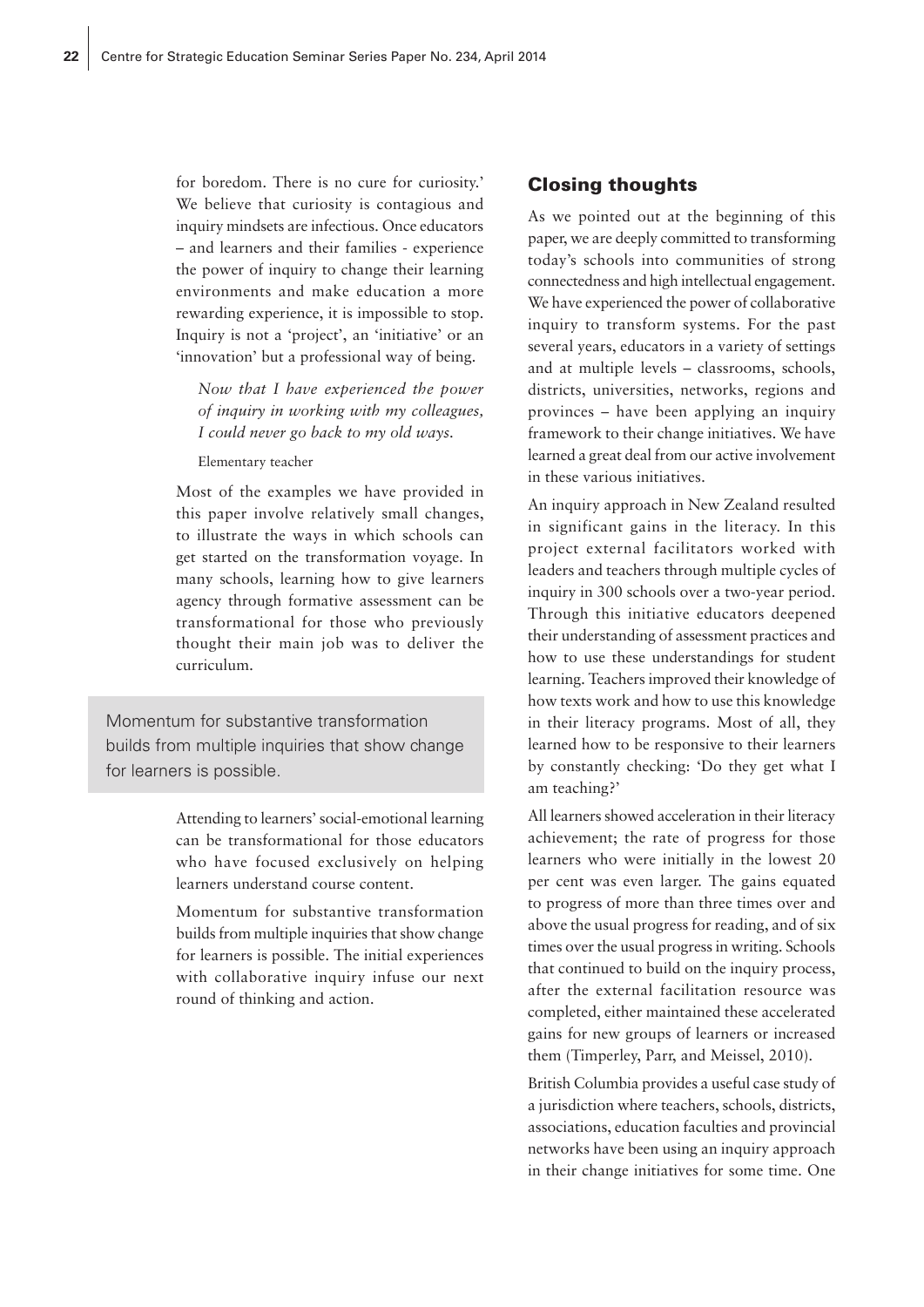major sustained provincial inquiry network originally began as a relatively small group of schools, concentrated in a metropolitan area of Vancouver. It has evolved over the past twelve years to include networks of schools across British Columbia and the Yukon. The overall focus of the networks is to increase quality and equity through collaborative inquiry, teamwork, research knowledge mobilization, and the development and sharing of innovative practices.

Within these overall goals, the scope of the inquiries has expanded to include rural literacy, healthy living, Aboriginal education, nature schools, communities of learners models, teacher education, learning enhanced through technology, student level inquiry and, recently, provincial initiatives focused on early reading and substantive curriculum change.

During this sustained work we have found that the use of a coherent framework for collaborative inquiry helps to create links across the new practices emerging in different settings. One researcher has described this process as catalytic affiliation (McGregor, 2013). The spiral of inquiry is serving to accelerate strong emerging innovative work.

*The spiral of inquiry framework has created coherence and system-wide change in using ongoing collaborative inquiry as a systemwide framework for professional learning and has contributed to teachers owning and improving the teaching of reading. We now have learners who are not just learning to read with success and confidence but also choosing to read.*

Provincial literacy leader

#### **A shared collaborative inquiry approach provides coherence**

In order to learn from practices in all parts of our systems, as well as from other systems around the world, it is helpful to have a coherent yet expansive framework to examine our current practices and explore new productive possibilities. Many countries, districts and regions are trying out a range of approaches to the multi-faceted challenges of transformation, often within highly complex systems. The spiral of inquiry provides a mental model that is systemic but not simplistic. It works with complexity but avoids chaos by providing a sense of coherence.

The spiral of inquiry provides a mental model that is systemic but not simplistic.

Using the spiral of inquiry framework to date has created greater equity of outcomes, higher learning quality and greater coherence, both within schools and across broad clusters of schools. Indigenous and non-indigenous educators have found that the spiral works respectfully with their cultural understandings. The provincial jurisdiction we have described in this paper is continuing to provide leadership in the development of innovative practices, while at the same time maintaining strong equity and quality results on international assessments. Our analysis of school and system results makes us confident about utilising an inquiry framework at all levels.

We hope that you will be interested in and willing to explore the use of a formal framework for inquiry. We want to encourage you to either begin or deepen your involvement in curiositydriven change. We think that a key requirement for young people today is the development of curiosity. As we said at the beginning, we want our learners to leave our settings each year more curious than when they started. We believe this is much more likely to happen if young people are learning in highly engaging and innovative settings where curiosity – for everyone – is a way of life.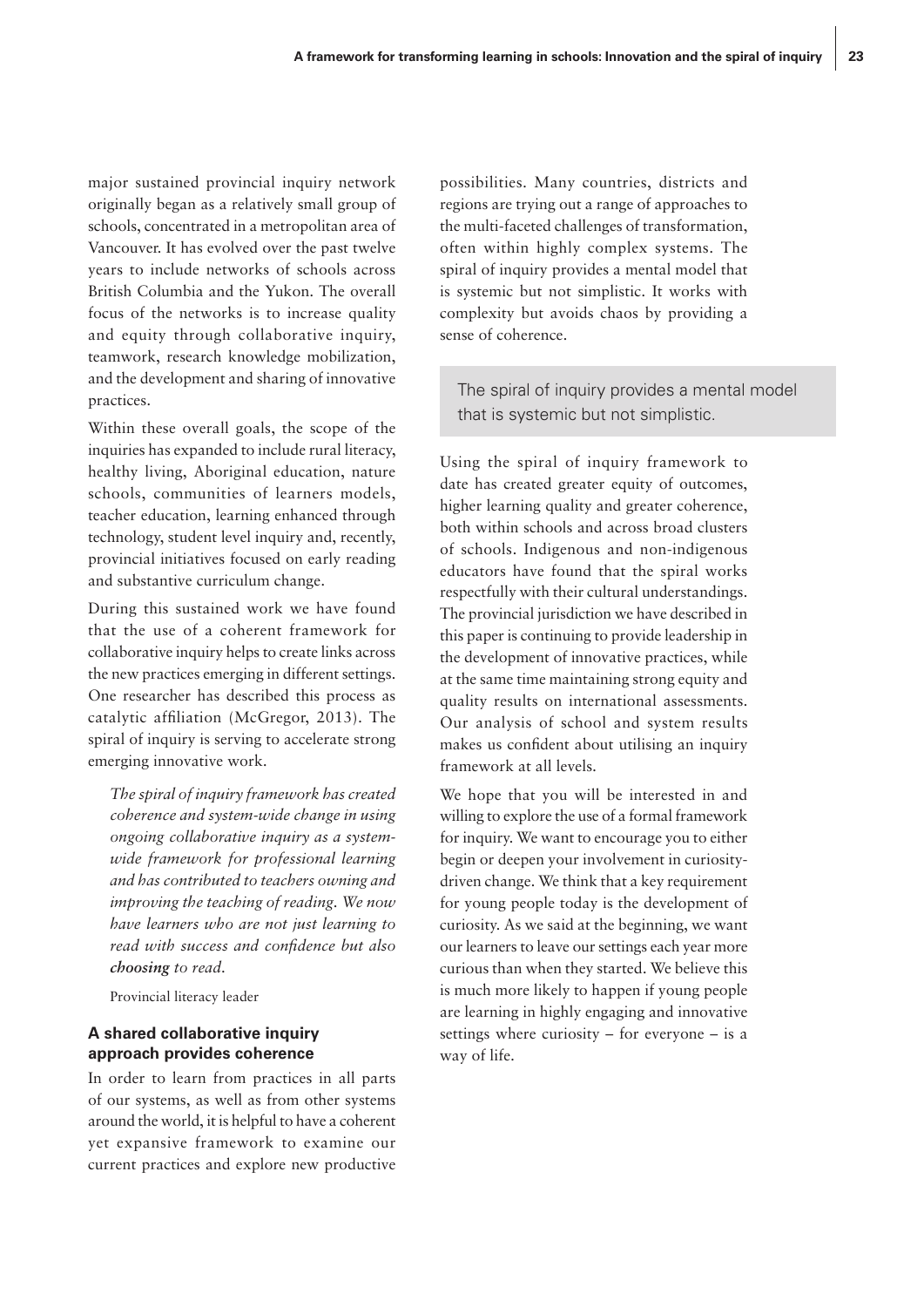#### Endnotes

- 1. These conflicting views of effectiveness, improvement and innovation are well reflected in the discussions of the International Congress of School Effectiveness and Improvements (www.icsei.org).
- 2. Also known as the Queen Charlotte Islands, on the coast of British Columbia.
- 3. In Australia's Northern Territory.
- 4. In the Far North District of New Zealand.

#### References

- Bishop, R, Berryman, M, Cavanaugh, I, Teddy, L and Clapham, S (2006) *Te Kotahitana Phase 3 Whakawhanaungatanga: Establishing a Culturally Responsive Pedagogy of Relations in Mainstream Secondary School*, Ministry of Education Research Division, Wellington.
- Christensen, C, Johnson, C W and Horn, M B (2008) *Disrupting Class: How Disruptive Innovation Will Change the Way the World Learns*, McGraw Hill, New York.
- Dumont, H, Istance, D and Benavides, F (2010) *The Nature of Learning: Using Research to Inspire Practice*, OECD Publications, Paris.
- Halbert, J and Kaser, L (2013) *Spirals of Inquiry for Equity and Quality*, BCPVPA Press, Vancouver. Further information available at www.bcpvpa. bc.ca/node/108.
- Johnson, S (2010) *Where Good Ideas Come From: The Natural History of Innovation*, Riverhead Books, Penguin, New York.
- Kaser, L and Halbert, J (2009) *Leadership Mindsets: Innovation and Learning in the Transformation of Schools*, Routledge, London.
- Le Fevre, D (2010) 'Changing tack: Talking about change knowledge for professional learning', in H Timperley and J Parr (Eds) *Weaving Evidence, Inquiry and Standards to Build Better Schools*, NZCER Press, Wellington.
- McGregor, C (2013) *Aboriginal Inquiry: Lifting All Learners*, an Impact Assessment of the Aboriginal Enhancement School Network (AESN), Report to the Office of the Federal Interlocutor, Aboriginal and External Relations Branch, Aboriginal Affairs and Northern Development Canada and to the British Columbia Ministry of Education. Accessed 12 April 2014, at inquiry.noii.ca.
- OECD (2013) *Innovative Learning Environments, Educational Research and Innovation*, OECD Publishing, Paris. Accessed 12 April 2014 at dx.doi.org/10.1787/9789264203488-en.
- Schonert-Reichl, K, Guhn, M, Hymel, S, Hertzman, C, Sweiss, L, Gadermann, A, Marriott, D, Burroughs, B, Calbick, J, Oberle, E, Smith, A, Pedrini, L and Harvey, J (2010) *Our Children's Voices: The Middle Years Development Instrument. Measuring the Developmental Health and Well-being of Children in Middle Childhood*, MDI Project, Vancouver with United Way, Burnaby, BC. Accessed 12 April 2014, at earlylearning.ubc.ca/media/publications/ mdi\_our\_childrens\_voices\_report.pdf.
- Timperley, H, Wilson, A, Barrar, H and Fung, I (2007) *Teacher Professional Learning and Development: Best Evidence Synthesis Iteration*, New Zealand Ministry of Education, Wellington. Accessed 12 April 2014, at www.educationcounts. govt.nz/publications/series/2515/15341.
- Timperley, H, Parr, J and Meissel, K (2010) *Making a Difference to Student Achievement in Literacy: Final Research Report on the Literacy Professional Development Project*, Report to Learning Media Ltd, Wellington.
- Timperley, H (2011) *Realizing the Power of Professional Learning*, Open University Press, London.

#### Additional reading

Readers may also be interested to read the following items, which were used in preparing this paper but not referred to explicitly in the text .

- Leadbeater, C (2012) *Innovation in Education: Lessons from Pioneers around the World*, Bloomsbury Qatar Foundation Publishing, Doha.
- Timperley, H and Parr, J (2009) 'Chain of influence from policy to practice in the New Zealand literacy strategy', *Research Papers in Education*, **24**, 2, p 135–154.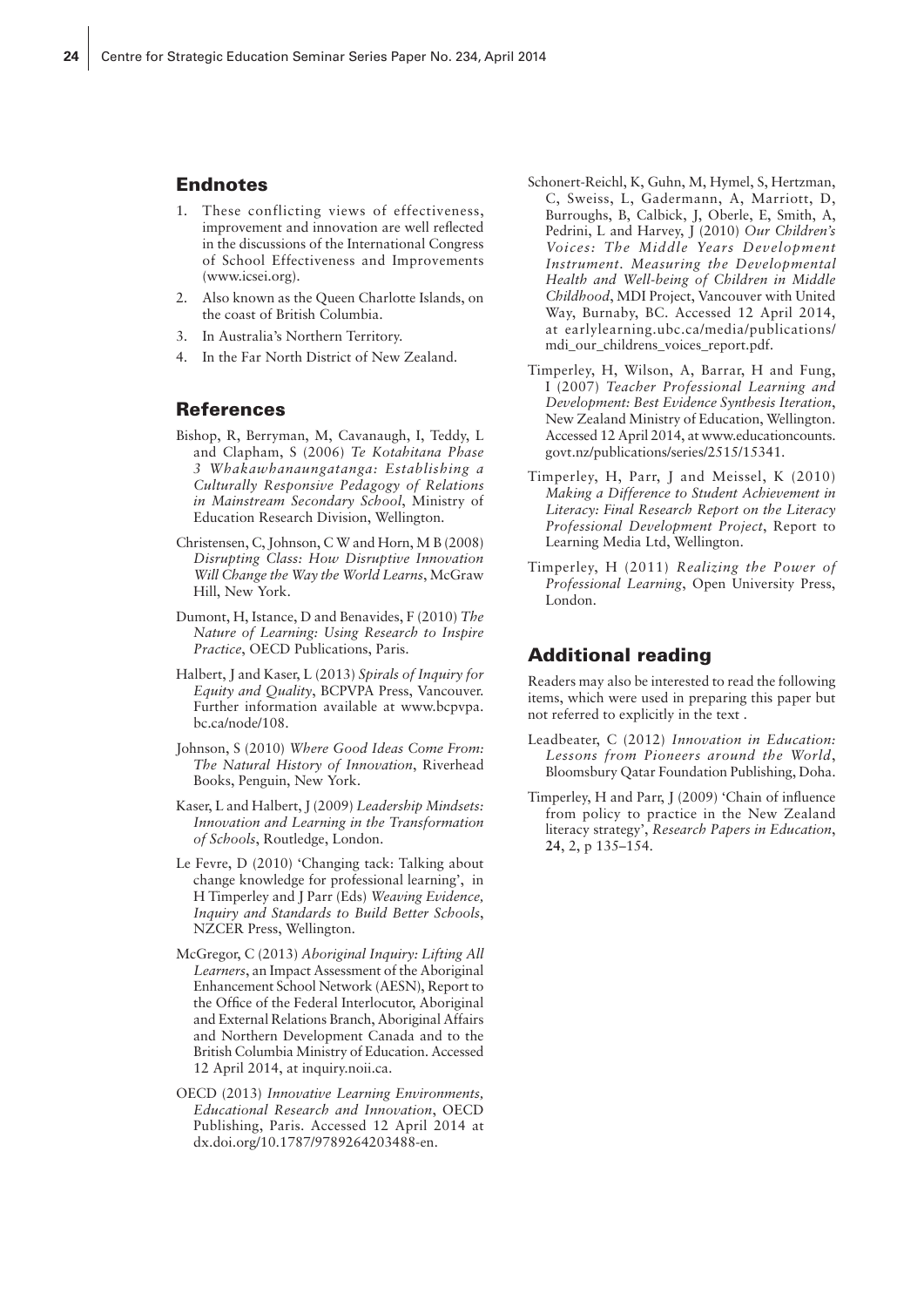# **CSE/IARTV Publications**

## Recent titles in the Centre for Strategic Education Seminar Series

| No. 234        | A framework for transforming learning in<br>schools: Innovation and the spiral of inquiry<br>By Helen Timperley, Linda Kaser and Judy Halbert<br>(April 2014) |
|----------------|---------------------------------------------------------------------------------------------------------------------------------------------------------------|
| <b>No. 233</b> | Realigning the governance of schools in Australia:<br>Energising an experimentalist approach<br>By Brian Caldwell (April 2014)                                |
| No. 232        | <b>Total Learning</b><br>By Charles Leadbeater (February 2014)                                                                                                |
| <b>No. 231</b> | Can transforming education systems be led?<br>By Valerie Hannon (February 2014)                                                                               |
| No. 230        | Reforming an education system:<br>The Tasmanian experience<br>By John Ewington and Sally Milbourne<br>with Michael Brakey (November 2013)                     |
| <b>No. 229</b> | Transforming schooling: Small change<br><i>is not enough</i><br>By David Loader (November 2013)                                                               |
| <b>No. 228</b> | Intercultural Understanding: A key capability<br>in the multicultural world<br>Edited by Keith Redman (September 2013)                                        |
| No. 227        | Teaching gifted students: A knowing and<br>thinking-based framework for differentiation<br>By John Munro (September 2013)                                     |
| <b>No. 226</b> | Paradigm shift: Defining and designing<br>world-class education<br>By Yong Zhao (July 2013)                                                                   |
| <b>No. 225</b> | Gifted students as expert <sup>+</sup> knowers:<br>A teaching friendly model of gifted knowing<br>and understanding?<br>By John Munro (July 2013)             |
| <b>No. 224</b> | Exploding the myths of school reform<br>By David Hopkins (April 2013)                                                                                         |
| <b>No. 223</b> | Leading the self-transforming school<br>By Brian J Caldwell and Jim M Spinks<br>(April 2013)                                                                  |

- **No. 222** *The role of professional learning in determining the teaching profession's future*  By Philippa Cordingley (February 2013)
- **No. 221** *Building intercultural understanding: What does this mean for students?*  Edited by Keith Redman (February 2013)
- **No. 220** *Learning is everyone's business: Educational partnerships between schools, philanthropic, business and third sector organisations*  By Adam Smith (November 2012)
- **No. 219** *Australia in the Asian Century: Implications for Australian schooling*  By Kathe Kirby with Dahle Suggett (November 2012)
- **No. 218** *Cultivating a sustainable future: the educational challenge*  By Paul Clarke (September 2012)
- **No. 217** *Aligning professional learning, performance management and effective teaching*  By Peter Cole (September 2012)
- **No. 216** *The fourth R: What are we are getting (w)rong with schooling and what can we do about it?*  By David Loader (July 2012)
- **No. 215** *School autonomy and system leadership: Aligning the effort in the journey from improvement to transformation*  By Brian J Caldwell (July 2012)
- **No. 214** *Inquiring learning environments: New mindsets required*  By Judy Halbert and Linda Kaser (April 2012)
- **No. 213** *Learning Futures: Can we redesign schools into relevance?*  By Valerie Hannon (April 2012)
- **No. 212** *Leadership coaching: How to take your school's performance to the next level* By Pamela Macklin (February 2012)

# Other publications

*Leading the education debate Volume 3: Selected papers from the CSE's Seminar Series and Occasional Papers, 2007–2010* (2011) Editors Vic Zbar and Tony Mackay

This third collection from the CSE Seminar Series and Occasional Papers has contributions from a number of significant contemporary and international education writers. It comprises 15 papers on school improvement and reform, and is organised in five parts: The challenge of implementation; Leadership remains key; Improving classroom practice; Disciplined innovation for improved systems and schools; and A system that engages educators, students and the community.

Volume 3 of *Leading the education debate* continues the sequence of volumes of collections of CSE papers. The two earlier volumes by the same editors, *Leading the education debate* (2003) and *Leading the education debate Volume 2* (2007), are also available from CSE.

#### *Women in school leadership: Journeys to success* (2010) Compiled by Jim Watterston

Twelve women reflect on their personal and professional journeys to school leadership, the barriers they have overcome, the successes they have achieved and what they have learned along the way. Their experiences and advice provide inspiration for any teacher who might aspire to school leadership.

A complete back catalogue of the CSE/IARTV Seminar and Occasional Paper Series, subscription rates to both of these series and more detailed information on any of the publications listed are available on the Centre for Strategic Education's website www.cse.edu.au. Alternatively contact Centre for Strategic Education, phone (+61 3) 9654 1200, fax (+61 3) 9650 5396, email office@cse.edu.au.



Leading educational thinking and practice